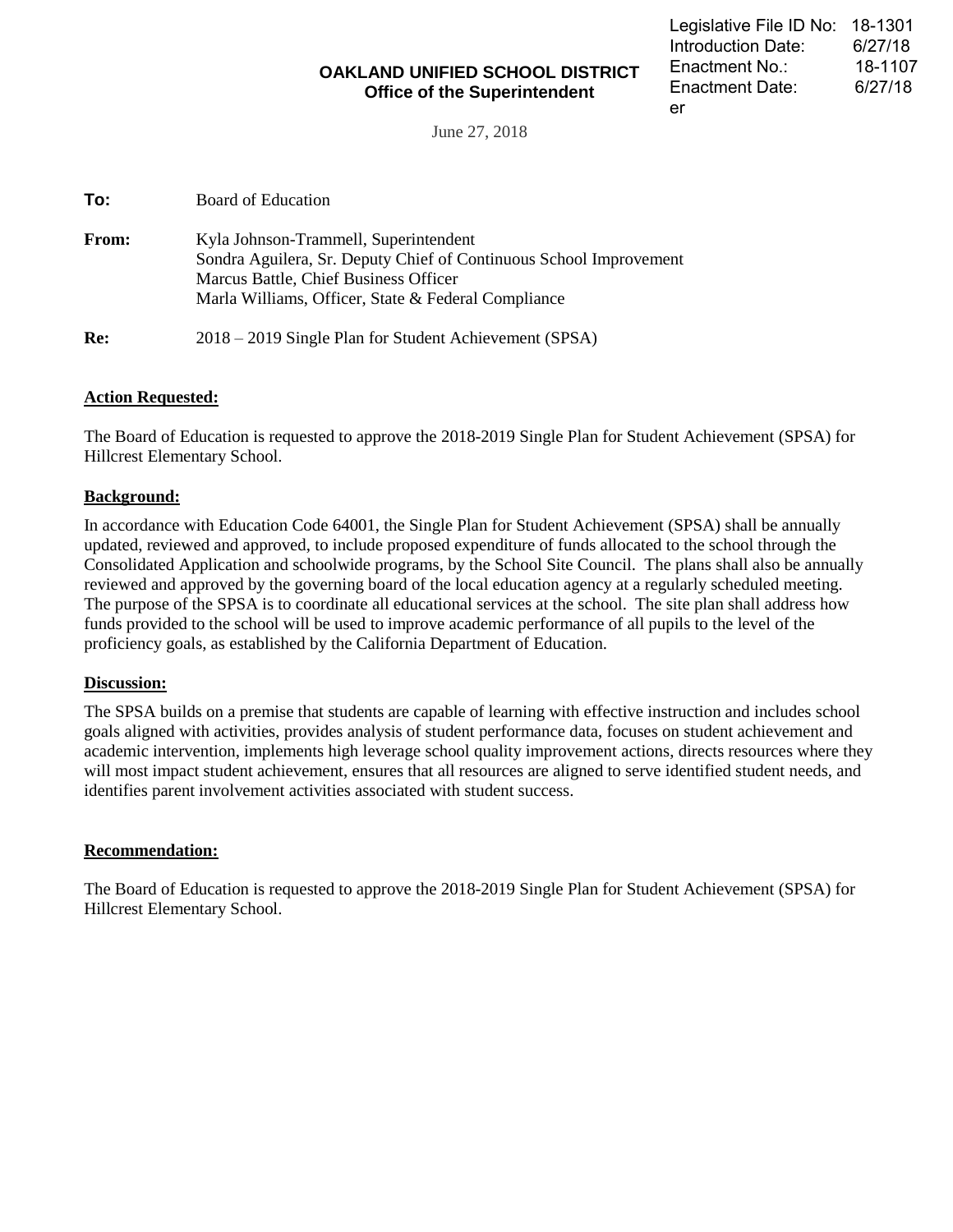Legislative File ID No: 18-1301 Introduction Date: 6/27/18 Enactment No.: 18-1107 Enactment Date: 6/27/18 er



# **2018-2019 Single Plan for Student Achievement (SPSA)**

| School:                | <b>Hillcrest School</b> |
|------------------------|-------------------------|
| CDS Code:              | 1612596001911           |
| Principal:             | Maria McCormick         |
| Date of this revision: | 4/20/2018               |

The Single Plan for Student Achievement (SPSA) is a plan of actions to raise the academic performance of all students. California Education Code sections 41507, 41572, and 64001 and the federal Every Student Succeeds Act (ESSA) require each school to consolidate all school plans for programs funded through the Consolidated Application (ConApp) into the SPSA.

For additional information on school programs and how you may become involved locally, please contact the following person:

| <b>Contact: Maria McCormick</b>     | <b>Position: Principal</b>      |
|-------------------------------------|---------------------------------|
| <b>Address: 30 Marguerite Drive</b> | <b>Telephone: 510-879-1270</b>  |
| Oakland, CA 94618                   | Email: maria.mccormick@ousd.org |

*The District Governing Board approved this revision of the SPSA on:* 6/27/2018

**OAKLAND UNIFIED SCHOOL DISTRICT Kyla Johnson-Trammell, Superintendent Aimee Eng, Board President**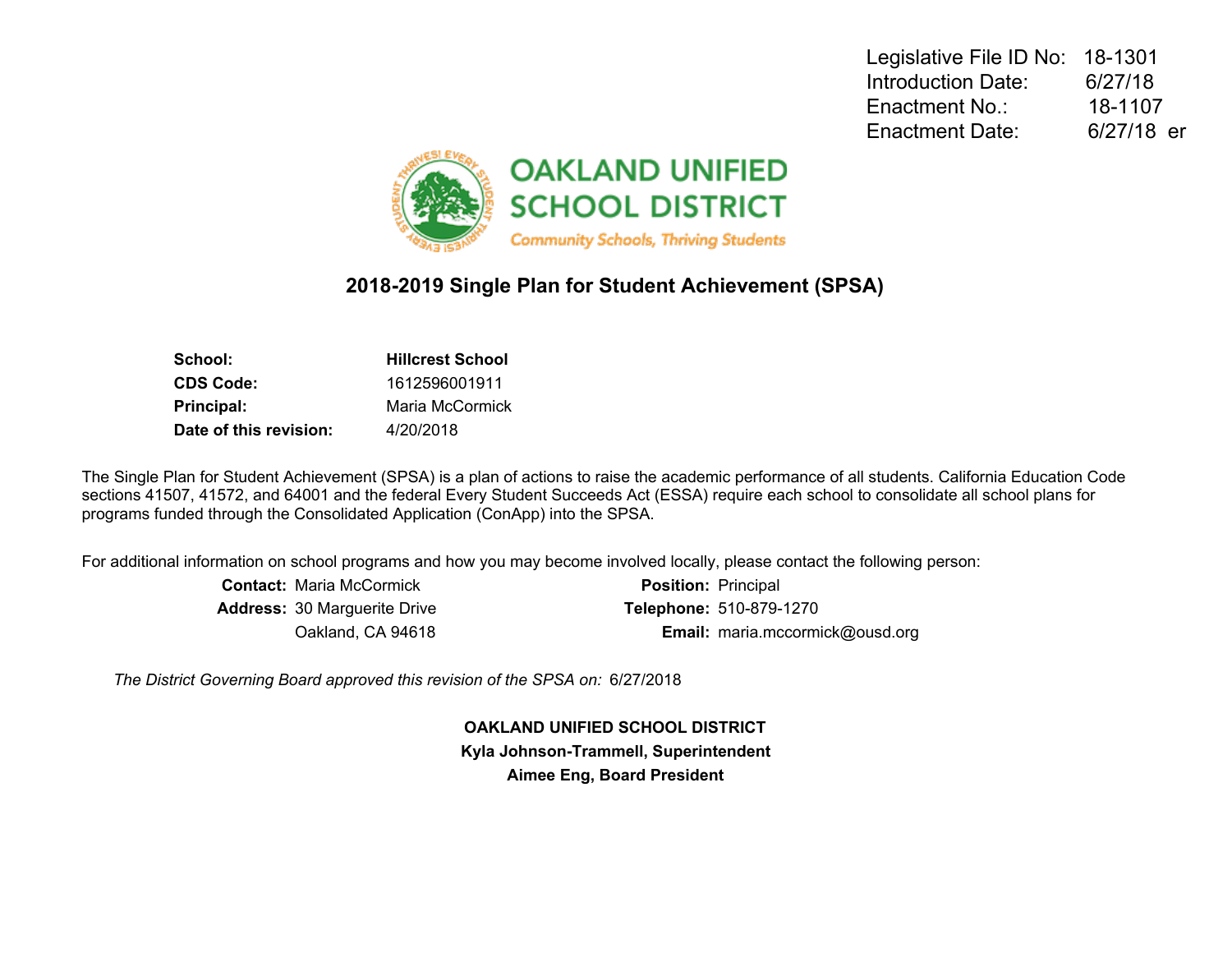| 2018-2019 Single Plan for Student Achievement Recommendations and Assurances |                                                |                                                      |  |                                |
|------------------------------------------------------------------------------|------------------------------------------------|------------------------------------------------------|--|--------------------------------|
| <b>School Site:</b>                                                          | <b>Hillcrest School</b>                        | Site Number: 127                                     |  |                                |
| Title I Schoolwide Program                                                   |                                                | Local Control Funding Formula (LCFF) Base Grant<br>х |  |                                |
| Title I Targeted Assistance Program                                          |                                                | LCFF Supplemental Grant                              |  | 21st Century                   |
|                                                                              | After School Education & Safety Program (ASES) | <b>LCFF Concentration Grant</b>                      |  | School Improvement Grant (SIG) |

The School Site Council (SSC) recommends this comprehensive Single Plan for Student Achievement (SPSA) to the district governing board for approval, and assures the board of the following:

- 1. The School Site Council is correctly constituted, and was formed in accordance with district governing board policy and state law, per Education Code 52012.
- 2. The SSC reviewed its responsibilities under state law and district governing board policies, including those board policies relating to material changes in the Single Plan for Student Achievement requiring board approval.
- 3. The school plan is based upon a thorough analysis of student academic data. The actions and strategies proposed herein form a sound, comprehensive, and coordinated plan to reach stated safety, academic, and social emotional goals and to improve student achievement.
- 4. The School Site Council reviewed the content requirements of the Single Plan for Student Achievement and assures all requirements have been met, including those found in district governing board policies and in the Local Control Accountability Plan (LCAP).
- 5. Opportunity was provided for public input on this school's Single Plan for Student Achievement (per Education Code 64001) and the Plan was adopted by the School Site Council at a public meeting(s) on:

 $\overline{4}$ Date(s) plan was approved:  $\overline{2}$ 

6. The public was alerted about the meeting(s) through one of the following:

| Flyers in students' home languages                  | Announcement at a public meeting | Other (notices, media announcements, etc.) |
|-----------------------------------------------------|----------------------------------|--------------------------------------------|
| Signatures:                                         | McCormick                        |                                            |
| Maria McCormick, School Principal                   | Signature                        | Date                                       |
| $2.$ MOVEE                                          |                                  |                                            |
| Print name of SSC Chairperson                       | Signature                        | Date                                       |
| Sarg Stone                                          |                                  |                                            |
| Sara Stone, Network Superintendent                  | Signature                        | Date                                       |
| Marla Williams, Officer, State and Federal Programs | Signature                        | Date                                       |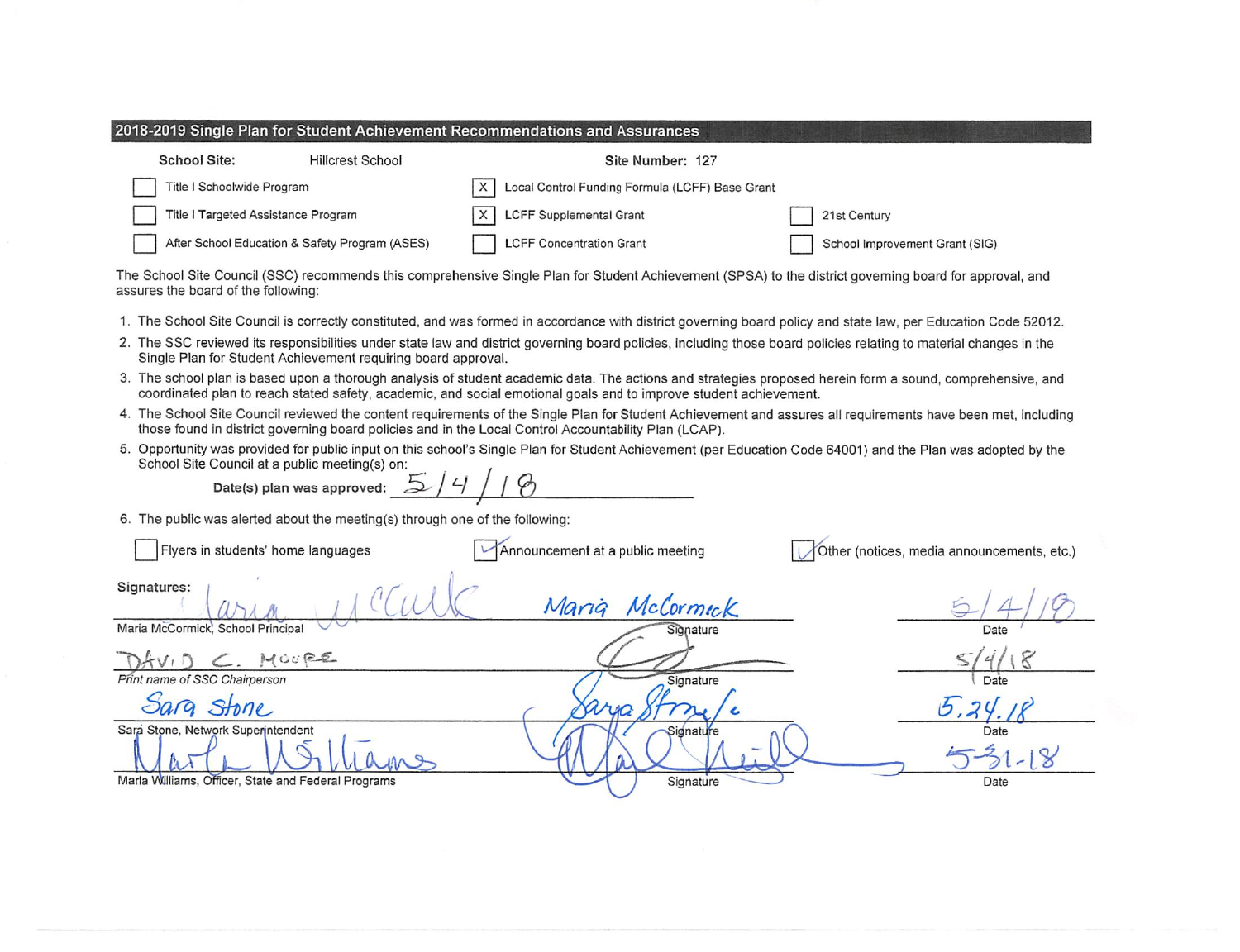## **2018-19 SPSA ENGAGEMENT TIMELINE**

#### **School Site:** Hillcrest School **Site Number:** 127

*List the engagements with students, staff, faculty, parents, and community partners that contributed to the development of the 2018-19 SPSA. Include ILT, SSC, staff, faculty, students, and othes who were engaged in the planning process.*

| <b>Date</b> | <b>Stakeholder Group</b> | <b>Engagement Description</b>                                                                                                                                                                         |
|-------------|--------------------------|-------------------------------------------------------------------------------------------------------------------------------------------------------------------------------------------------------|
| 10/6/2017   | <b>SSC</b>               | Overview of SPSA process, and review of site plan.                                                                                                                                                    |
| 12/15/2017  | <b>ILT</b>               | Progress on current SPSA goals, and created feedback process for new SPSA goals and root cause<br>analysis.                                                                                           |
| 1/22/2018   | Staff                    | Comprehensive review of goals, input on the development of new goals, and root cause analysis.<br>Additionally teachers looked at teaching practices and leadership practices that support the goals. |
| 2/28/2018   | <b>SCC</b>               | Continued feedback sessions with SSC                                                                                                                                                                  |
|             |                          |                                                                                                                                                                                                       |
|             |                          |                                                                                                                                                                                                       |
|             |                          |                                                                                                                                                                                                       |
|             |                          |                                                                                                                                                                                                       |
|             |                          |                                                                                                                                                                                                       |
|             |                          |                                                                                                                                                                                                       |
|             |                          |                                                                                                                                                                                                       |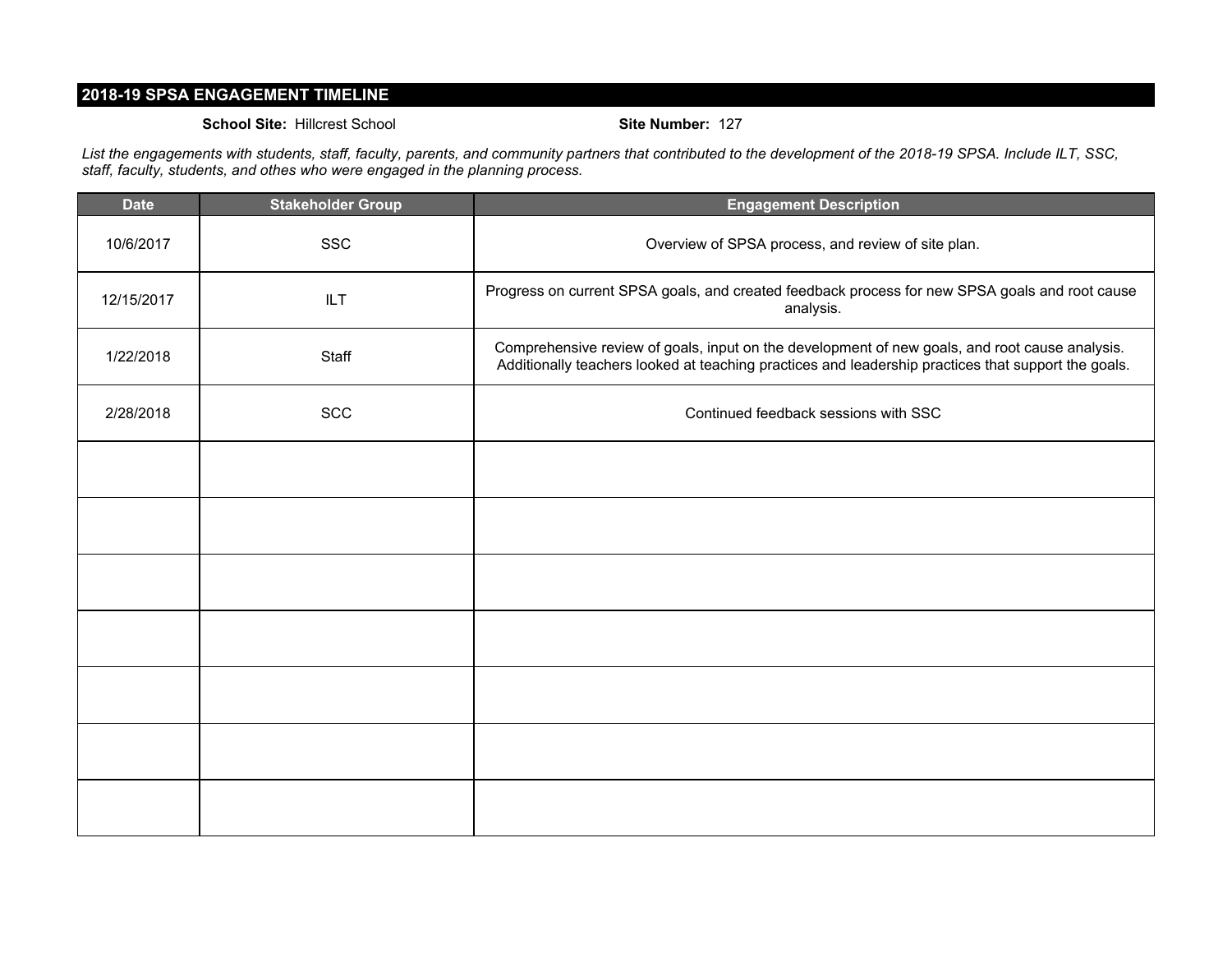# **2018-2019 Final Budget**

### **Programs Included in This Plan**

The School Site Council intends for this school to participate in the following programs:

| <b>State Programs</b>                             | <b>Projected Budget</b> | <b>Final Budget</b> |
|---------------------------------------------------|-------------------------|---------------------|
| Local Control Funding Formula Base Grant          | \$90,774.02             | TBD                 |
| General Purpose Discretionary #0000               |                         |                     |
| Local Control Funding Formula Supplemental Grant  | \$27,648.18             | TBD                 |
| LCFF Supplemental #0002                           |                         |                     |
| Local Control Funding Formula Concentration Grant | \$0.00                  | TBD                 |
| LCFF Concentration #0003                          |                         |                     |
| After School Education and Safety Program         |                         | TBD                 |
| ASES #6010                                        | \$0.00                  |                     |
| <b>TOTAL:</b>                                     | \$118,422.20            | \$0.00              |

| <b>Federal Programs</b>                       | <b>Projected Budget</b> | <b>Final Budget</b> |  |
|-----------------------------------------------|-------------------------|---------------------|--|
| Title I, Part A: Schoolwide Program           |                         |                     |  |
| Title I Resource #3010                        | \$0.00                  | TBD                 |  |
| Title I, Part A: Parent Engagement Activities |                         | TBD                 |  |
| Title I Resource #3010                        | \$0.00                  |                     |  |
| 21st Century Community Learning Centers       | \$0.00                  | TBD                 |  |
| Title IV Resource #4124                       |                         |                     |  |
| TOTAL:                                        | \$0.00                  | \$0.00              |  |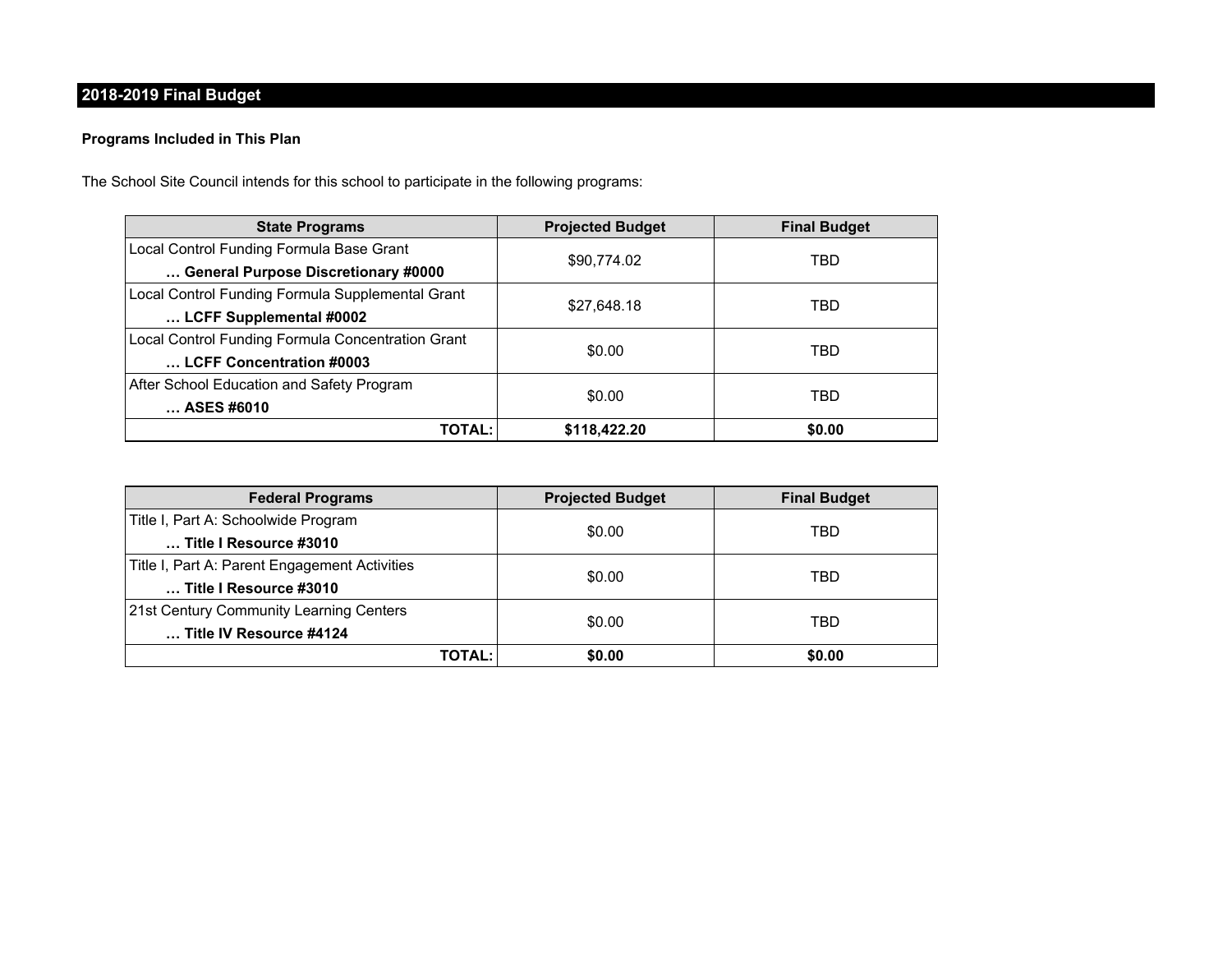### **2018-19 SINGLE PLAN FOR STUDENT ACHIEVEMENT (SPSA): NEEDS ASSESSMENT**

#### **1A: ABOUT THE SCHOOL**

**School:** Hillcrest School **School ID:** 127

#### **School Description**

Established in 1950, Hillcrest is a small Oakland school serving students in kindergarten through eighth grades. There is a team spirit that is evident throughout the school that supports an educational program that challenges all students. The needs of all of our students are met in a differentiated, rigorous approach and curriculum decisions are based on data from various District, State and informal assessments. Hillcrest is fortunate to have a community that is actively involved in supportive of school activities and events. After School programs allow students to remain at school to socialize and play or to attend enrichment classes. Talents and dreams are fostered through the wide array of school offerings paid for by the Hillcrest PTA, including music, art, technology, eco literacy, and Spanish.

#### **School Mission and Vision**

Hillcrest provides ALL students with equity and access to the knowledge, skills and educational opportunities to achieve high academic standards in a changing global society. We believe that to maximize students' learning potential a school's environment needs to be safe, joyful, and academically rigorous; it must feature high quality instructional practices that are supported at all levels. Furthermore, we believe we must provide ALL students equal access to the knowledge, skills, and educational opportunities to achieve high academic standards in a changing global society while fostering curiosity and passion for learning and encouraging students to take an interest in others as well as in the world around them.

#### **Family & Student Engagement**

According to Hillcrest CHKS survey results from 2016-2017, most students are having a positive school experience. However, there are students who are having a different experience at Hillcrest. Our goal is to have every child enjoy their learning experience.In recent years, there has been an absence of school-wide explicit social emotional instruction and support. SEL varies in classrooms but is not cohesive across the school. Teachers' expectations vary, which results in students being unsure of when and where to use them. The root cause of this is a lack of PD and norming around this work.

| 1B: 18-19 NEEDS ASSESSMENT |                                                                                                                                                                                                                                                                                                                                                                                                                                                                                                                                                                                                                                                                                                                                                                                               |                                                                                                                                                                                                                             |                                                                                                                                                                                                                                                                                                                                                                                                                                                                                                                                                                 |
|----------------------------|-----------------------------------------------------------------------------------------------------------------------------------------------------------------------------------------------------------------------------------------------------------------------------------------------------------------------------------------------------------------------------------------------------------------------------------------------------------------------------------------------------------------------------------------------------------------------------------------------------------------------------------------------------------------------------------------------------------------------------------------------------------------------------------------------|-----------------------------------------------------------------------------------------------------------------------------------------------------------------------------------------------------------------------------|-----------------------------------------------------------------------------------------------------------------------------------------------------------------------------------------------------------------------------------------------------------------------------------------------------------------------------------------------------------------------------------------------------------------------------------------------------------------------------------------------------------------------------------------------------------------|
| Area                       | <b>Strengths</b>                                                                                                                                                                                                                                                                                                                                                                                                                                                                                                                                                                                                                                                                                                                                                                              | <b>Challenges &amp; Barriers</b>                                                                                                                                                                                            | <b>Root Cause Analysis</b>                                                                                                                                                                                                                                                                                                                                                                                                                                                                                                                                      |
|                            | Students have historically performed well on<br>assessments. Our spring SRI data shows<br>that 10% of students in grades 2-8 are not on<br>$\sigma$ grade level. Additionally F&P data shows that different phonics programs. Additionally,<br>we have 13.5% of students not at grade level<br>in grades K-5. As a school we are providing<br>reading interventions for primary students to<br><b>LANGUAGE &amp; LITERACY</b> ensure that we have grade-level proficiency in<br>reading, as measured by the SRI and F&P.<br>Our upper grades are departmentalized,<br>allowing teachers to develop a solid mastery<br>of concepts needed for grade-level standards.<br>Further, this year, we have more intentionally<br>focused on collaboration and vertical<br>articulation across grades. | We recognize that a systematic phonic<br>program is essential for students to master<br>foundational reading. Currently our K-2 uses<br>teacher development is needed for teachers<br>new to OUSD and new to a grade level. | As a literacy team, we need to make sure<br>that we are implementing school-wide, cross-<br>grade level routines and procedures within our<br>balanced literacy program. There is not a<br>universal experience among our classroom,<br>and there are variations on access to BAL<br>based on teacher's expereince and training.<br>The root cause of this is absence of adequate<br>training about the Common Core Standards<br>and how they are aligned and supported<br>through the use of the Lucy Calkins<br>curriculum and balanced approach to literacy. |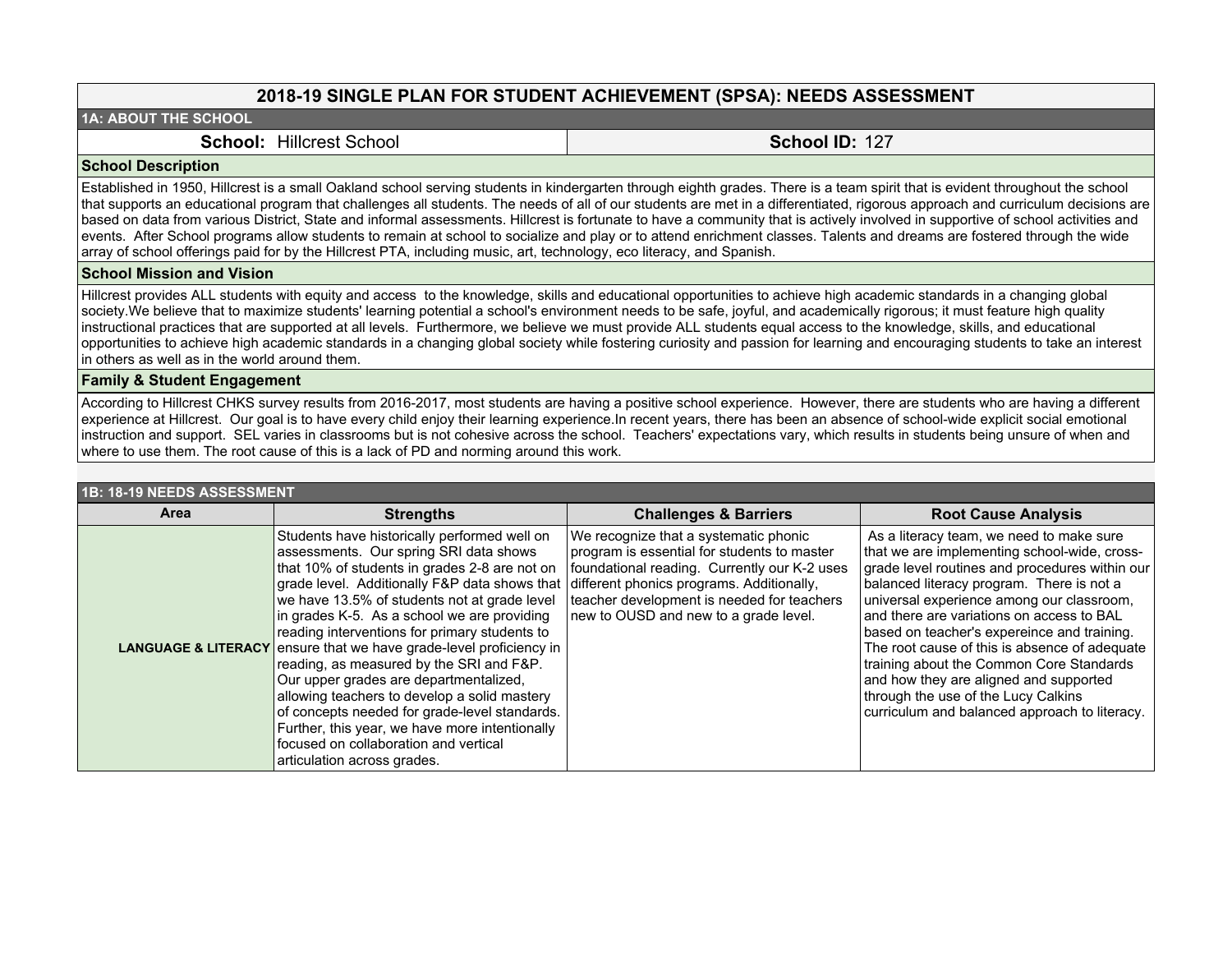| <b>STANDARDS-BASED</b><br><b>INSTRUCTION</b><br>(INCLUDING CORE CONTENT<br><b>BEYOND LANGUAGE &amp;</b>                                                                                | Students do extremely well with solving<br>traditional algorithms they have learned in<br>their classes. During the 2014-15 school year,<br>we began the implementation of a new<br>common core aligned math curriculum,<br>Expressions, in the Oakland Unified School<br>District for students in grades K-5. From that<br>implementation, there has not been a great<br>deal of turnover and most staff have been<br>trained in it. Prior to this implementation, we<br>LITERACY) had decided as a school to infuse the<br>strategies found in Japanese Mathematics, in<br>grades 2-5. (Teachers in grades K and 1 had<br>had two years of training and guidance in JM<br>though a Department of Education Research<br>Grant). | Students are strong and are often able to<br>express advanced grade-level proficiency in<br>class. However, it is unclear whether students<br>have the deep conceptual understanding that<br>the Common Core requires, or if they have<br>memorized the algorithms that are taught by<br>some teachers and community members.<br>Students need to continue to have more<br>experiences using high-level thinking and<br>reasoning skills in a variety of context, in order<br>to create mathematical representations of<br>real-world situations; use insight and reflection<br>to solve problems, and to formulate and<br>communicate arguments and explanations.<br>As a staff, we need to plan more interventions<br>for students who are struggling. | There is not vertical articulation across the K-<br>8 and it is difficult to gauge where we are<br>across the standards; Teachers have not had<br>enough time devoted to meeting in cross-<br>grade level, math teams, where the scope and<br>sequence of the math curriculum will be<br>commonly agreed upon as a group. Common<br>assessments need to be created; assessment<br>data analyzed, goals set, and plans for<br>improvement developed and implemented.<br>As a school, we need to do a better job<br>accessing and using the Illuminate data<br>system to create formative assessments to<br>support our students. All of these can be<br>addressed, if we are able to effectively create<br>common planning time (Root Cause)                                                                                                                                                                                                                                                                                                                                                                                                                                                    |
|----------------------------------------------------------------------------------------------------------------------------------------------------------------------------------------|----------------------------------------------------------------------------------------------------------------------------------------------------------------------------------------------------------------------------------------------------------------------------------------------------------------------------------------------------------------------------------------------------------------------------------------------------------------------------------------------------------------------------------------------------------------------------------------------------------------------------------------------------------------------------------------------------------------------------------|----------------------------------------------------------------------------------------------------------------------------------------------------------------------------------------------------------------------------------------------------------------------------------------------------------------------------------------------------------------------------------------------------------------------------------------------------------------------------------------------------------------------------------------------------------------------------------------------------------------------------------------------------------------------------------------------------------------------------------------------------------|------------------------------------------------------------------------------------------------------------------------------------------------------------------------------------------------------------------------------------------------------------------------------------------------------------------------------------------------------------------------------------------------------------------------------------------------------------------------------------------------------------------------------------------------------------------------------------------------------------------------------------------------------------------------------------------------------------------------------------------------------------------------------------------------------------------------------------------------------------------------------------------------------------------------------------------------------------------------------------------------------------------------------------------------------------------------------------------------------------------------------------------------------------------------------------------------|
| <b>CONDITIONS FOR</b><br><b>STUDENT &amp; ADULT</b><br><b>LEARNING/ MULTI-TIERED</b><br><b>SYSTEMS OF SUPPORT/</b><br><b>PROFESSIONAL</b><br><b>DEVELOPMENT</b><br>(CULTURE & CLIMATE) | All students and adults are engaged in results<br>based, differentiated, culturally responsive,<br>and safe learning environments that<br>encourage students to move from dependent<br>to independent learners.<br>We have developed school wide expectations,<br>and teaching matrix.                                                                                                                                                                                                                                                                                                                                                                                                                                           | Our students need to continually examine and<br>have awareness as to how our behaviors<br>affect us, others, and our world. We need to<br>be more intentional at all grade levels that<br>teaching tolerance, understanding, and<br>respect is a nonnegotiable part of creating an<br>effective school culture.                                                                                                                                                                                                                                                                                                                                                                                                                                          | Our data indicates that we have a lot of work<br>to do internally as a staff in order to be a truly<br>high-functioning school team for 2018-2019.<br>Professional Learning Communities and<br>Committees are structures we have<br>implemented to better foster staff trust.<br>collaboration, and collegiality with a focus on<br>student achievement.<br>Student, parent, and staff data also indicates<br>that we need to work on the social emotional<br>experiences of students at Hillcrest. The<br>climate and culture in a school is critical to the<br>Hillcrest students' ability to feel and be<br>successful at school. The implementation of a<br>consistent SEL curriculum, with assemblies,<br>PD, student celebration, and parent<br>communication will be an essential element of<br>improving the SEL indicators for students,<br>parents, and staff on the CHKS survey are all<br>new and teachers need to get PD and<br>planning time to incorporate these tools<br>meaningfully.<br>Each teacher has own classroom<br>management system. We need to implement<br>the newly developed school wide teaching<br>matrix, and a cohesive plan to address<br>student behavior. |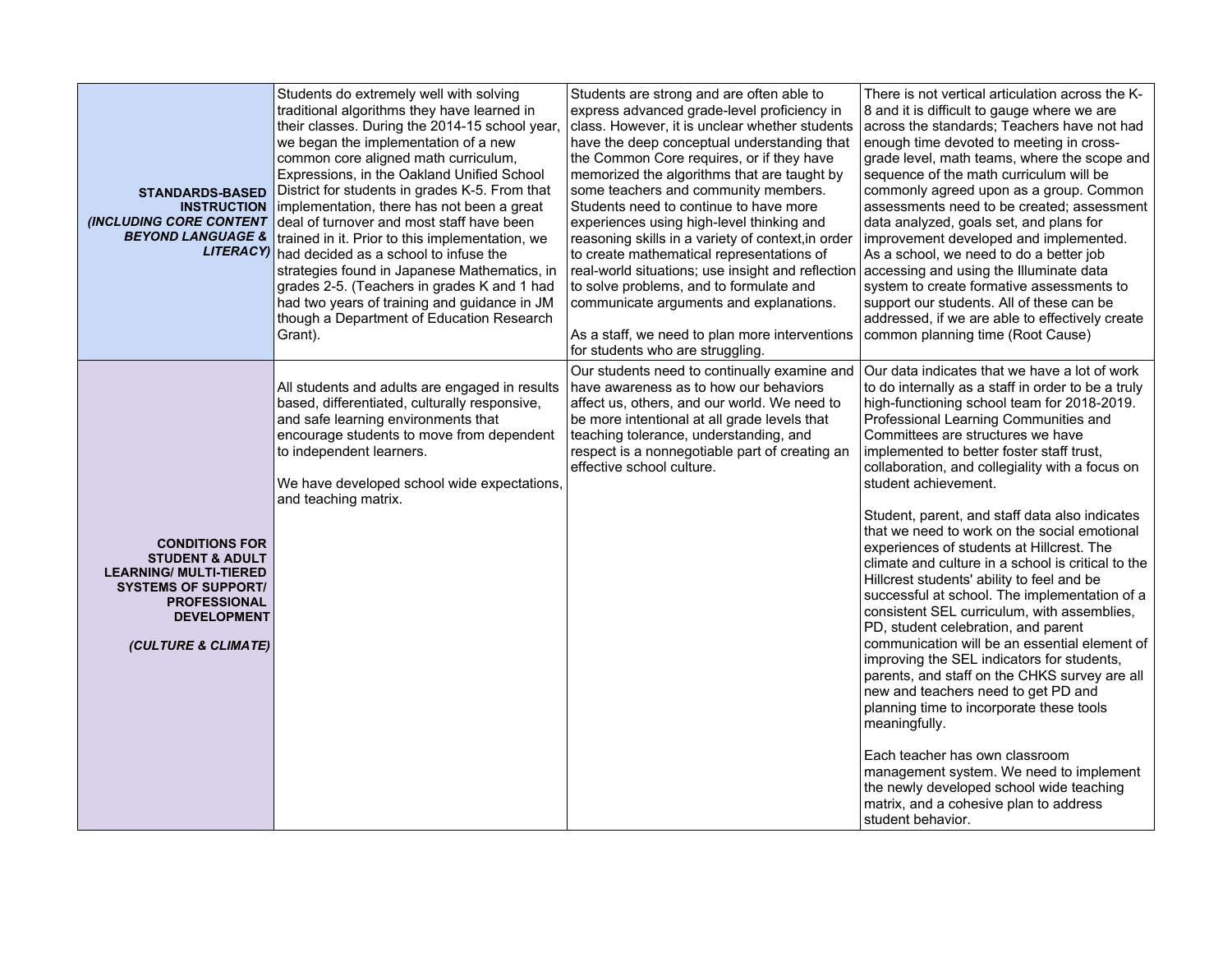|                          | We had 2 students eligible for reclassification in                       | <b>I Each ELL student seems to be unique.</b> | Providing students daily with the needed language                               |
|--------------------------|--------------------------------------------------------------------------|-----------------------------------------------|---------------------------------------------------------------------------------|
|                          | <b>CONDITIONS FOR ENGLISH</b> 2017-18. We have 3 EL students grades 2-4. | We need more training on differentiation and  | support varies from teacher to teacher. Our STIP                                |
| <b>LANGUAGE LEARNERS</b> |                                                                          | I meeting the needs of ELL students           | sub is providing additional reading and writing<br>support for our EL students. |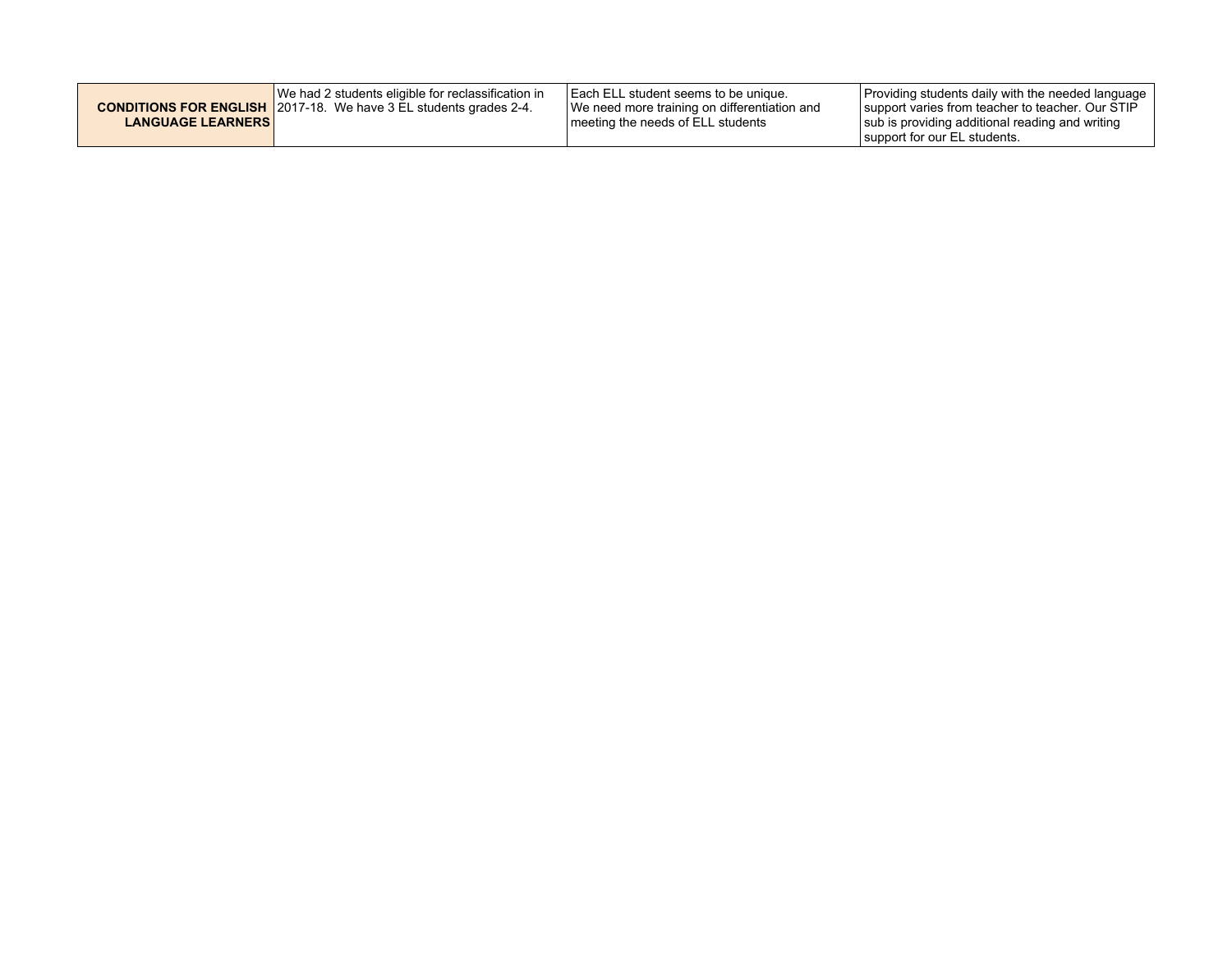# **2018-19 SINGLE PLAN FOR STUDENT ACHIEVEMENT (SPSA)**

# **School:** Hillcrest School **School ID:** 127

|                                                                                                                         | 2: SCHOOL PRIORITIES, GOALS & PRACTICES                                                                                                                                                                                                                                                                                                                                                                                                                                                                                                                                                                                                     |                                                                                                                                                                                                                                                                                                                                          |                                                                                                                                                                                                                                                                                                                                                                                                                          |                 |                                                                                                              |                      |  |
|-------------------------------------------------------------------------------------------------------------------------|---------------------------------------------------------------------------------------------------------------------------------------------------------------------------------------------------------------------------------------------------------------------------------------------------------------------------------------------------------------------------------------------------------------------------------------------------------------------------------------------------------------------------------------------------------------------------------------------------------------------------------------------|------------------------------------------------------------------------------------------------------------------------------------------------------------------------------------------------------------------------------------------------------------------------------------------------------------------------------------------|--------------------------------------------------------------------------------------------------------------------------------------------------------------------------------------------------------------------------------------------------------------------------------------------------------------------------------------------------------------------------------------------------------------------------|-----------------|--------------------------------------------------------------------------------------------------------------|----------------------|--|
| <b>Priority ("Big Rock"):</b><br>Literacy<br><b>LANGUAGE &amp;</b><br><b>LITERACY</b>                                   |                                                                                                                                                                                                                                                                                                                                                                                                                                                                                                                                                                                                                                             |                                                                                                                                                                                                                                                                                                                                          | <b>JUNE 2021 GOAL</b>                                                                                                                                                                                                                                                                                                                                                                                                    |                 |                                                                                                              |                      |  |
|                                                                                                                         |                                                                                                                                                                                                                                                                                                                                                                                                                                                                                                                                                                                                                                             |                                                                                                                                                                                                                                                                                                                                          | By June 2021 the percent of students grades 3-8 who are at grade level or exceed grade level<br>standards as measured by the ELA portion of the SBAC will grow by 15%.<br>to 90%.                                                                                                                                                                                                                                        |                 |                                                                                                              |                      |  |
|                                                                                                                         |                                                                                                                                                                                                                                                                                                                                                                                                                                                                                                                                                                                                                                             | <b>Student Performance</b><br>Indicator:                                                                                                                                                                                                                                                                                                 | <b>Student Group:</b>                                                                                                                                                                                                                                                                                                                                                                                                    | 16-17 Baseline: | <b>17-18 Target:</b>                                                                                         | <b>18-19 Target:</b> |  |
|                                                                                                                         |                                                                                                                                                                                                                                                                                                                                                                                                                                                                                                                                                                                                                                             | <b>SBAC ELA</b>                                                                                                                                                                                                                                                                                                                          | <b>All Students</b>                                                                                                                                                                                                                                                                                                                                                                                                      | 66.9            | 74.4                                                                                                         | 81.9                 |  |
| What other leading indicators<br>can you watch over the<br>course of the year to monitor<br>progress towards this goal? |                                                                                                                                                                                                                                                                                                                                                                                                                                                                                                                                                                                                                                             |                                                                                                                                                                                                                                                                                                                                          | Increase the percent of students in all grades reading at or above grade level by 5% each successive year as measured<br>by SRI 2-8, and F& P K-5--(to 90% of students reading at or above grade level)                                                                                                                                                                                                                  |                 |                                                                                                              |                      |  |
| <b>Theory of Action for</b><br><b>Language &amp; Literacy Priority:</b>                                                 |                                                                                                                                                                                                                                                                                                                                                                                                                                                                                                                                                                                                                                             | In order to reduce the number of students who are multiple grade levels behind in reading when they exit 5th<br>and 8th grades, we need to provide students with a rigorous ELA program that ensures all students receive a<br>systematic phonics program K-2 and daily reading instruction that is differentiated and researched-based. |                                                                                                                                                                                                                                                                                                                                                                                                                          |                 |                                                                                                              |                      |  |
| #                                                                                                                       | <b>TEACHING PRACTICES &amp; PROGRAMS</b>                                                                                                                                                                                                                                                                                                                                                                                                                                                                                                                                                                                                    |                                                                                                                                                                                                                                                                                                                                          | <b>LEADERSHIP ACTIONS</b>                                                                                                                                                                                                                                                                                                                                                                                                |                 | <b>EVIDENCE OF IMPLEMENTATION</b>                                                                            |                      |  |
| $1 - 1$                                                                                                                 | Teachers will use the reading workshop<br>structure to offer standards based lessons on<br>a daily basis and ensure that there is<br>differentiation through independent leveled<br>reading and small group differentiated<br>lessons. Complete implementation of Lucy<br>Calkins' Readers & Writers Workshop<br>program in grades K-5, with attention to how<br>this strategy support specific learners<br>including struggling readers, Students with<br>Disabilities, African American Students,<br>English Learners and GATE students.<br>highly motivated readers. Students are<br>engaged with reading "just right" leveled<br>books. | Teachers create an environment that supports                                                                                                                                                                                                                                                                                             | The principal will meet regularly with content<br>area teams and collaboratively develop plans<br>for groups of readers. Professional<br>Development Calendar will allow for K-2 and<br>3-5 Literacy teams to cross-grade level<br>planning with their content teams at least once<br>per month. The principal will provide PD for<br>staff to support BAL literacy, differentiated<br>instruction, and phonics program. |                 | Self assessment tools, observations, and<br>students making a years growth on F & P,<br>SIPPS, SBAC, and SRI |                      |  |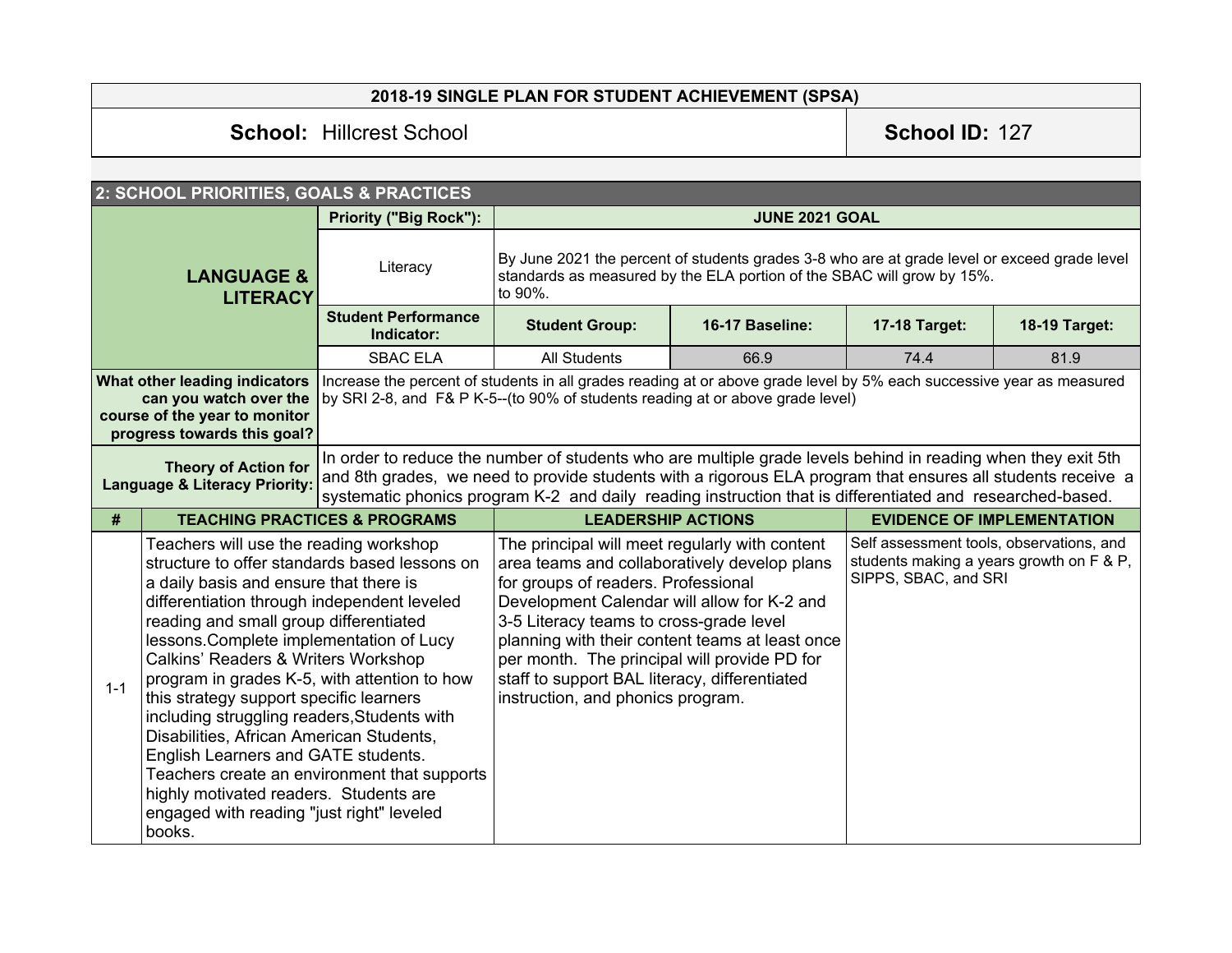| $1 - 2$ | Intentional focus on the use of Depth and<br>Complexity elements to add a layer to<br>curriculum that increases rigor and<br>engagement. Use of Close Reading strategies<br>across other curricular areas in grades 1-8<br>and increase the amount of exposure to<br>nonfiction text in kindergarten through 8th<br>grade.                                                                                           | Principal will provide ILT with PD on Depth<br>and Complexity elements. Science teachers<br>will specifically be able to target 3rd through<br>8th grade students in reading nonfiction text<br>and expository and informational writing.                                                                                                                                                                             | Students will make a year's growth in<br>reading.                                                                                        |
|---------|----------------------------------------------------------------------------------------------------------------------------------------------------------------------------------------------------------------------------------------------------------------------------------------------------------------------------------------------------------------------------------------------------------------------|-----------------------------------------------------------------------------------------------------------------------------------------------------------------------------------------------------------------------------------------------------------------------------------------------------------------------------------------------------------------------------------------------------------------------|------------------------------------------------------------------------------------------------------------------------------------------|
| $1 - 3$ | Tier 2 reading instruction is supported by PTA<br>funded Reading Specialist in grades K-3.<br>Additionally, a full time STIP sub provides<br>intervention grades 2-8 with SIPPS and Read<br>Naturally. All students not reading on grade<br>level receive intervention to close the<br>opportunity gap that would include Students<br>with Disabilities, African American students<br>and English Language Learners. | Leadership will provide professional<br>development for STIP sub and Reading<br>Specialist in early literacy and effective<br>intervention strategies.                                                                                                                                                                                                                                                                | Students multiple years below grade level<br>will make more than a years growth in<br>reading as measured by F&P, SRI, SBAC<br>or SIPPS. |
| $1 - 4$ | The Principal will seek regular feedback from<br>the Instructional Leadership/Faculty Council<br>team on areas needing refining with the<br>Balanced Literacy implementation in<br>classrooms.                                                                                                                                                                                                                       | Lead "Data Dives!" around literacy data<br>(including SRI, DIBELS, F&P, Literacy<br>formative assessments and writing<br>assessments), with attention to the<br>performance of specific learners including<br>struggling readers and English Learners and<br>Newcomers (if needed, in the 16-17 year there<br>were no Newcomers) Emphasize family<br>involvement in children's<br>learning and development            | Use of walk throughs and self assessment<br>tools to ensure school wide<br>implementation.                                               |
| $1 - 5$ | Teachers differentiate instruction via<br>scaffolds/intervention to raise level of student<br>engagement (high DOK) for all students<br>regardless of current level of achievement and<br>will pay particular attention to GATE students<br>to challenge and extend their thinking, and<br>scaffolding for Students with Disabilities.                                                                               | Principal communicates high expectations and<br>professional learning opportunities for<br>teachers to examine instructional strategies<br>that support all students. Develop and ensure<br>early identification and provide tiered<br>intervention and differentiation. Additionally<br>Principal will provide time for Special Ed.<br>teachers to attend PD that supports<br>differentiated and scaffolded lessons. | Use of walk throughs and self assessment<br>tools to ensure school wide<br>implementation.                                               |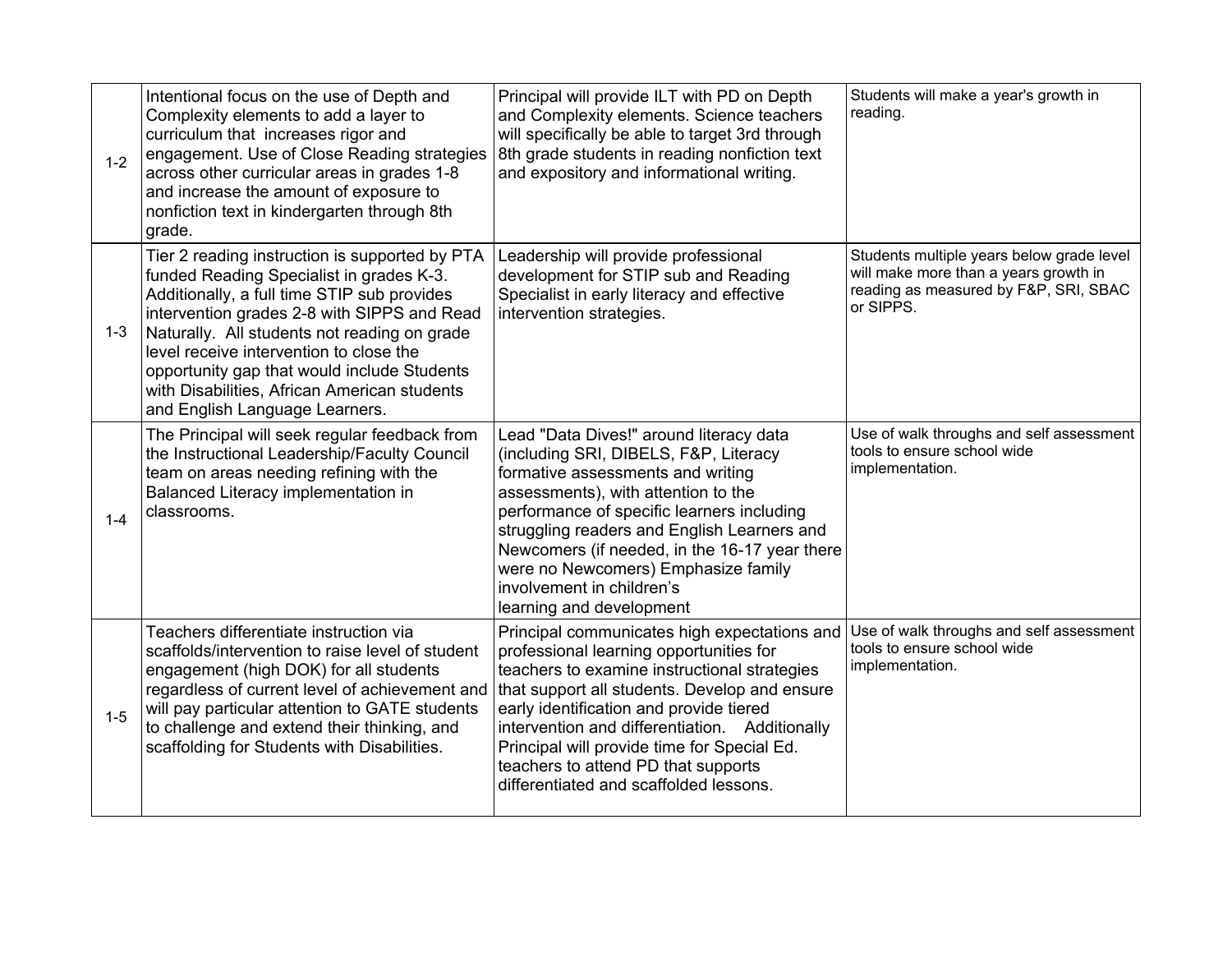| $1 - 6$ | Teachers will partner with families to discuss<br>the importance of school work and<br>metacognitive strategies to be successful<br>Teachers differentiate instruction via<br>scaffolds/intervention to raise level of student<br>engagement (high DOK) for all students<br>regardless of current level of achievement and   motivational strategies structured to<br>will pay particular attention to GATE students<br>to challenge and extend their thinking, and<br>scaffolding for Students with Disabilities. | Leaders will ensure that there is a coherent<br>vision for family engagement and how<br>supports like homework can be used in the<br>classroom Teachers and administration will<br>work in partnership to provide homework<br>support, including specific study skills and<br>complement the school curriculum. | Use of survey and feedback forms to gain<br>information for next steps to support<br>school home connection to support<br>reading growth. |
|---------|--------------------------------------------------------------------------------------------------------------------------------------------------------------------------------------------------------------------------------------------------------------------------------------------------------------------------------------------------------------------------------------------------------------------------------------------------------------------------------------------------------------------|-----------------------------------------------------------------------------------------------------------------------------------------------------------------------------------------------------------------------------------------------------------------------------------------------------------------|-------------------------------------------------------------------------------------------------------------------------------------------|
|---------|--------------------------------------------------------------------------------------------------------------------------------------------------------------------------------------------------------------------------------------------------------------------------------------------------------------------------------------------------------------------------------------------------------------------------------------------------------------------------------------------------------------------|-----------------------------------------------------------------------------------------------------------------------------------------------------------------------------------------------------------------------------------------------------------------------------------------------------------------|-------------------------------------------------------------------------------------------------------------------------------------------|

|   | <b>STANDARDS-BASED</b><br><b>INSTRUCTION</b>                                                                            | <b>Priority ("Big Rock"):</b>                                                                                                                                                                                                                                                                                                                                                                                                                                                                                                                                                                                                                                    |                                                                                                                                                                                                                                                                                    | <b>JUNE 2021 GOAL</b> |               |                                   |  |
|---|-------------------------------------------------------------------------------------------------------------------------|------------------------------------------------------------------------------------------------------------------------------------------------------------------------------------------------------------------------------------------------------------------------------------------------------------------------------------------------------------------------------------------------------------------------------------------------------------------------------------------------------------------------------------------------------------------------------------------------------------------------------------------------------------------|------------------------------------------------------------------------------------------------------------------------------------------------------------------------------------------------------------------------------------------------------------------------------------|-----------------------|---------------|-----------------------------------|--|
|   |                                                                                                                         | Standards-Based<br>Mathematics and<br>Science Instruction                                                                                                                                                                                                                                                                                                                                                                                                                                                                                                                                                                                                        | By June 2021 the percent of students grades 3-8 in who are at or exceed grade level<br>standards as measured by the Math portion of the SBAC will grow by 10%.<br>By June 2020, 100% of teachers will demonstrate understanding of both NGSS and math<br>standards.                |                       |               |                                   |  |
|   |                                                                                                                         | <b>Student Performance</b><br>Indicator:                                                                                                                                                                                                                                                                                                                                                                                                                                                                                                                                                                                                                         | <b>Student Group:</b>                                                                                                                                                                                                                                                              | 16-17 Baseline:       | 17-18 Target: | 18-19 Target:                     |  |
|   |                                                                                                                         | <b>SBAC Math</b>                                                                                                                                                                                                                                                                                                                                                                                                                                                                                                                                                                                                                                                 | All Students                                                                                                                                                                                                                                                                       | 54.7                  | 64.7          | 74.7                              |  |
|   | What other leading indicators<br>can you watch over the<br>course of the year to monitor<br>progress towards this goal? |                                                                                                                                                                                                                                                                                                                                                                                                                                                                                                                                                                                                                                                                  | Demonstrate flexible thinking, accuracy, and efficiency in mathematical thinking in Number Talks and MARS Tasks, and<br>Increase the percent of students in all grades at or above grade level by 5% each successive years as measured by SMI<br>2-8, CEOU's, Mars Task grades 1-8 |                       |               |                                   |  |
|   | <b>Theory of Action for</b><br><b>Standards-Based Instruction</b><br><b>Priority:</b>                                   | SIRA, FOSSMap, teacher-created science assessments<br>In order to increase the number of students who demonstrate math thinking that is at or exceeds grade level<br>expectations when they exit 5th and 8th grades, we need to provide students with a rigorous, cohesive, and<br>focused math program that is grounded in the math practices and 21st century learning. Therefore, if we<br>attend common PD on the implementation of TQE and create common planning time via an elective block,<br>then teachers will be able to gain a deeper understanding of the Common Core Standards and the math<br>curriculum, which will accelerate student learning. |                                                                                                                                                                                                                                                                                    |                       |               |                                   |  |
| # |                                                                                                                         | <b>TEACHING PRACTICES &amp; PROGRAMS</b>                                                                                                                                                                                                                                                                                                                                                                                                                                                                                                                                                                                                                         | <b>LEADERSHIP ACTIONS</b>                                                                                                                                                                                                                                                          |                       |               | <b>EVIDENCE OF IMPLEMENTATION</b> |  |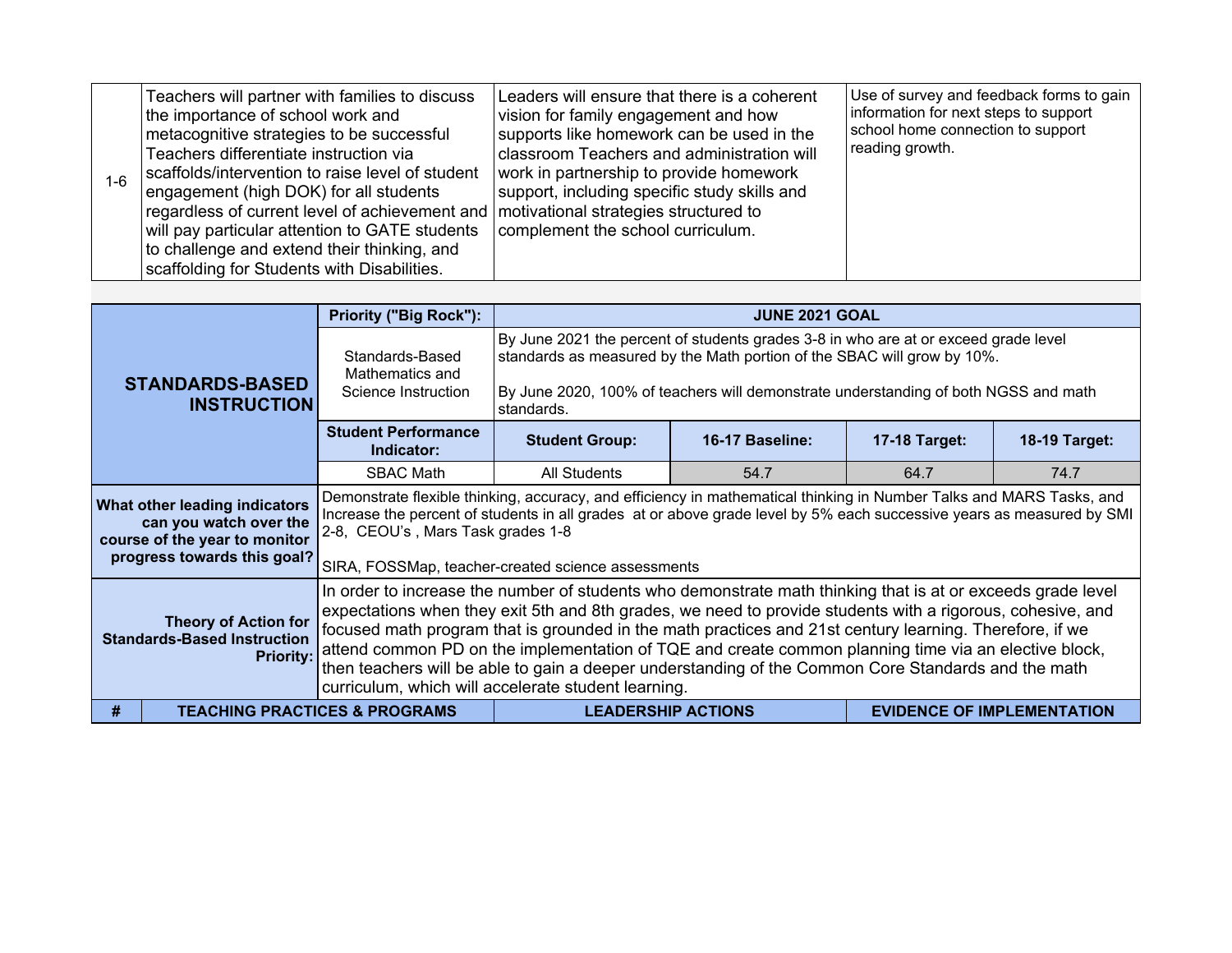| $2 - 1$ | Use Common Core-Aligned Mathematics<br>Program in K-8 calssrooms.                                                                                                                                                                                                                                                                                          | Ensuring 100% of teachers receive training in<br>a problem-based model of teaching<br>mathematics and Number Talks training prior<br>to the beginning of the school year.<br>Professional Development Calendar will allow<br>for K-2 and 3-8 Mathematics content teams to<br>participate cross-grade level planning with<br>their content teams at least once per month.                                                           | Use of walk throughs and self assessment<br>tools to ensure school wide<br>implementation and an aligned math<br>program. |
|---------|------------------------------------------------------------------------------------------------------------------------------------------------------------------------------------------------------------------------------------------------------------------------------------------------------------------------------------------------------------|------------------------------------------------------------------------------------------------------------------------------------------------------------------------------------------------------------------------------------------------------------------------------------------------------------------------------------------------------------------------------------------------------------------------------------|---------------------------------------------------------------------------------------------------------------------------|
| $2 - 2$ | Teachers will track each student's<br>mathematical growth and confer with students<br>and parents to set growth goals in areas<br>needing improvement.                                                                                                                                                                                                     | Prioritizing teacher planning time in<br>mathematics during professional development<br>sessions. Provide allocated PD time for<br>teachers to discuss what they are doing to<br>move students. Provide PD and planning time<br>for teachers to implement ST math and<br>develop intervention.                                                                                                                                     | Student make a years growth in<br>mathematics--Ceou s, SBAC, and SMI                                                      |
| $2 - 3$ | Teachers will share successes with one<br>another in the area of problem-based<br>mathematics instruction during vertical content vear during vertical articulation time. Sixty-to<br>team planning time in order to continually<br>improve their individual teaching practices.                                                                           | The leader will ensure that school-wide<br>mathematics data is reviewed three times a<br>ninety-minute math blocks are implemented<br>school wide.                                                                                                                                                                                                                                                                                 | Observations, self-assessment tool                                                                                        |
| $2 - 4$ | Teachers will incorporate Performance Tasks<br>in their classwork, homework and<br>assessments, in order to support the<br>development of their students' critical thinking<br>skills. In PLCs, they will align these tasks to<br>Common Core Standards and grow their<br>capacity in successful implementation of a<br>mathematically powerful classroom. | The administrator will conduct monthly<br>observations in order to provide feedback on<br>math instruction as it relates to student and<br>school-wide goals. Math teacher lead and<br>principal will provide K-2 & mathematics<br>teachers with an OUSD math scope and<br>sequence, and assist in communicating<br>information and initiatives that are common<br>core aligned and refined in the OUSD<br>Mathematics Department. | Observations, self-assessment tool                                                                                        |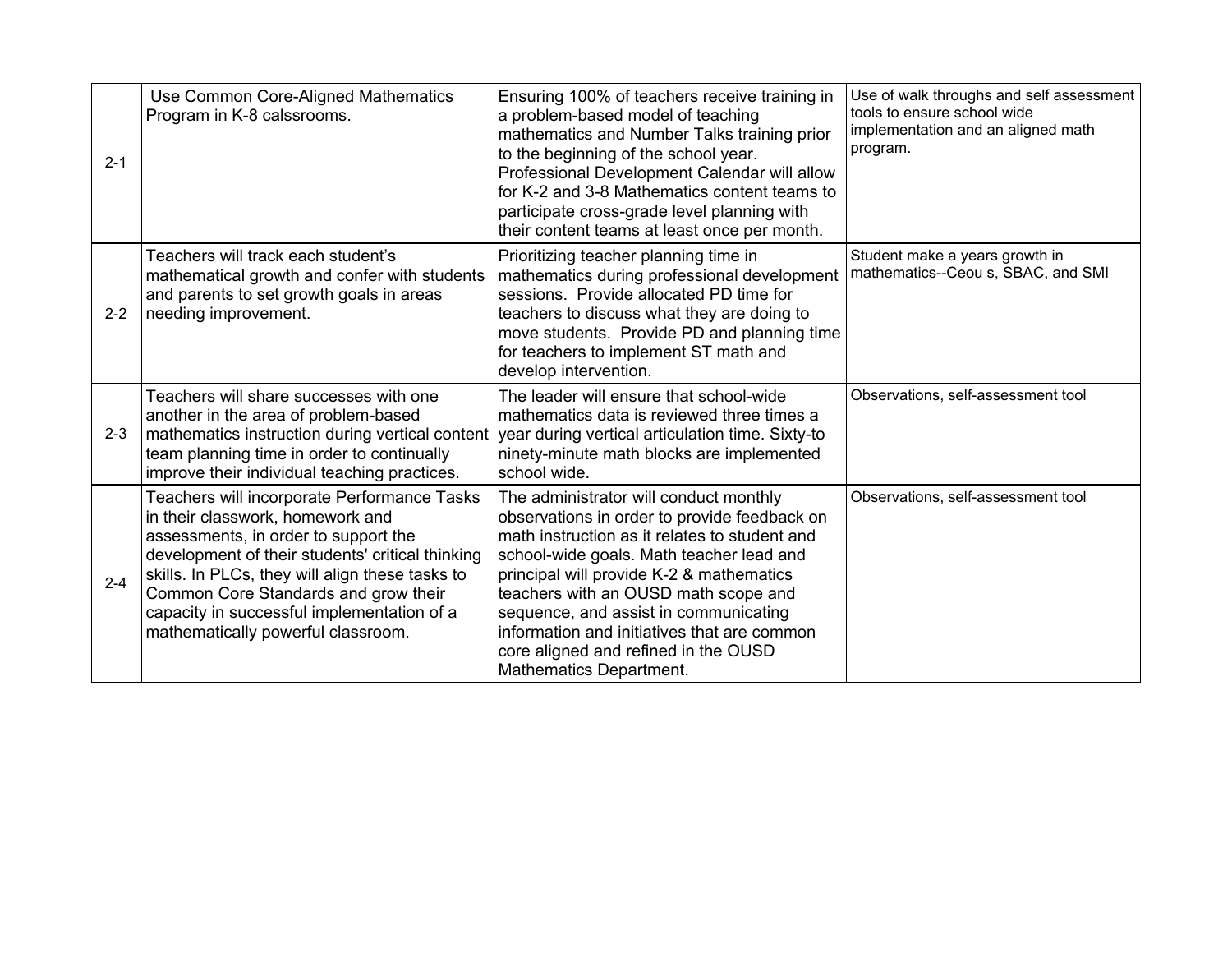| $2 - 5$ | Kindergarten teachers are familiar with the<br>understandings and skills key for that age<br>group in each domain (physical, social,<br>emotional, cognitive), including how learning<br>and development in one domain impact the<br>other domains group in each domain<br>(physical, social, emotional, cognitive),<br>including how learning and development in<br>impact the other domains; especially around<br>numeracy. They will continue to align these<br>practices with the Common Core Standards<br>and ensure that students are successful | The administrator will conduct monthly<br>observations in order to provide feedback on<br>math instruction as it relates to student and<br>school-wide goals and ensure that parents<br>and family members readily understand about<br>the transition to kindergarten Math teacher<br>lead and principal will provide K-2 &<br>mathematics teachers with an OUSD math<br>scope and sequence, and assist in<br>communicating information and initiatives that<br>are common core aligned and refined in the<br><b>OUSD Mathematics Department.</b> | Observations of kindergarten math<br>instruction  |
|---------|--------------------------------------------------------------------------------------------------------------------------------------------------------------------------------------------------------------------------------------------------------------------------------------------------------------------------------------------------------------------------------------------------------------------------------------------------------------------------------------------------------------------------------------------------------|---------------------------------------------------------------------------------------------------------------------------------------------------------------------------------------------------------------------------------------------------------------------------------------------------------------------------------------------------------------------------------------------------------------------------------------------------------------------------------------------------------------------------------------------------|---------------------------------------------------|
| $2 - 6$ | Integrate science content in literacy (e.g.,<br>through close reads) and math (e.g.,<br>intentional opportunities for students to see<br>the relationship between math and science)                                                                                                                                                                                                                                                                                                                                                                    | Check-ins with leader and/or opportunities in<br>PD and PLC to have regular planning time on<br>science integration; support in providing<br>observation time for teachers to see<br>colleagues at same school or other schools                                                                                                                                                                                                                                                                                                                   | Observations of teachers using science<br>content |
| $2 - 7$ | Review of student data on learning of science<br>standards through SIRA, CAST, and other<br>teacher-created assessments                                                                                                                                                                                                                                                                                                                                                                                                                                | Provide PD time for teachers to review data,<br>plan lessons, and share best practices                                                                                                                                                                                                                                                                                                                                                                                                                                                            | Number of PD sessions reviewing science<br>data   |
| $2 - 8$ | Deepen understanding of California Common<br>Core Standards in order to plan more rigorous<br>tasks.                                                                                                                                                                                                                                                                                                                                                                                                                                                   | Devote PD time on Wednesdays to deepening<br>understanding of CCSS. Revisit math<br>resources created by ILT as well as learning<br>from Solution Tree, Sandra Kaplan ---Habits<br>of a Scholar and Depth and Complexity.<br>Provide Release time to focus on planning.                                                                                                                                                                                                                                                                           | PD sessions and observations.                     |

|                                                                      | <b>Priority ("Big Rock"):</b>                                               | <b>JUNE 2021 GOAL</b>                                                                   |                 |                      |                      |  |
|----------------------------------------------------------------------|-----------------------------------------------------------------------------|-----------------------------------------------------------------------------------------|-----------------|----------------------|----------------------|--|
| <b>CONDITIONS FOR STUDENT</b><br><b>&amp; ADULT LEARNING/ MULTI-</b> | Social-Emotional<br>Learning                                                | By June 2021, there will be no disparities between racial and ethnic subgroups in URFs. |                 |                      |                      |  |
| <b>TIERED SYSTEMS OF</b><br><b>SUPPORT/ PROFESSIONAL</b>             | Performance Indicator:                                                      | <b>Student Group (if</b><br>relevant):                                                  | 16-17 Baseline: | <b>17-18 Target:</b> | <b>18-19 Target:</b> |  |
| <b>DEVELOPMENT</b>                                                   | California Healthy Kids<br>Survey: "I feel like I am<br>part of my school." | All Students                                                                            | 88.5%           | 91.0%                | 93.0%                |  |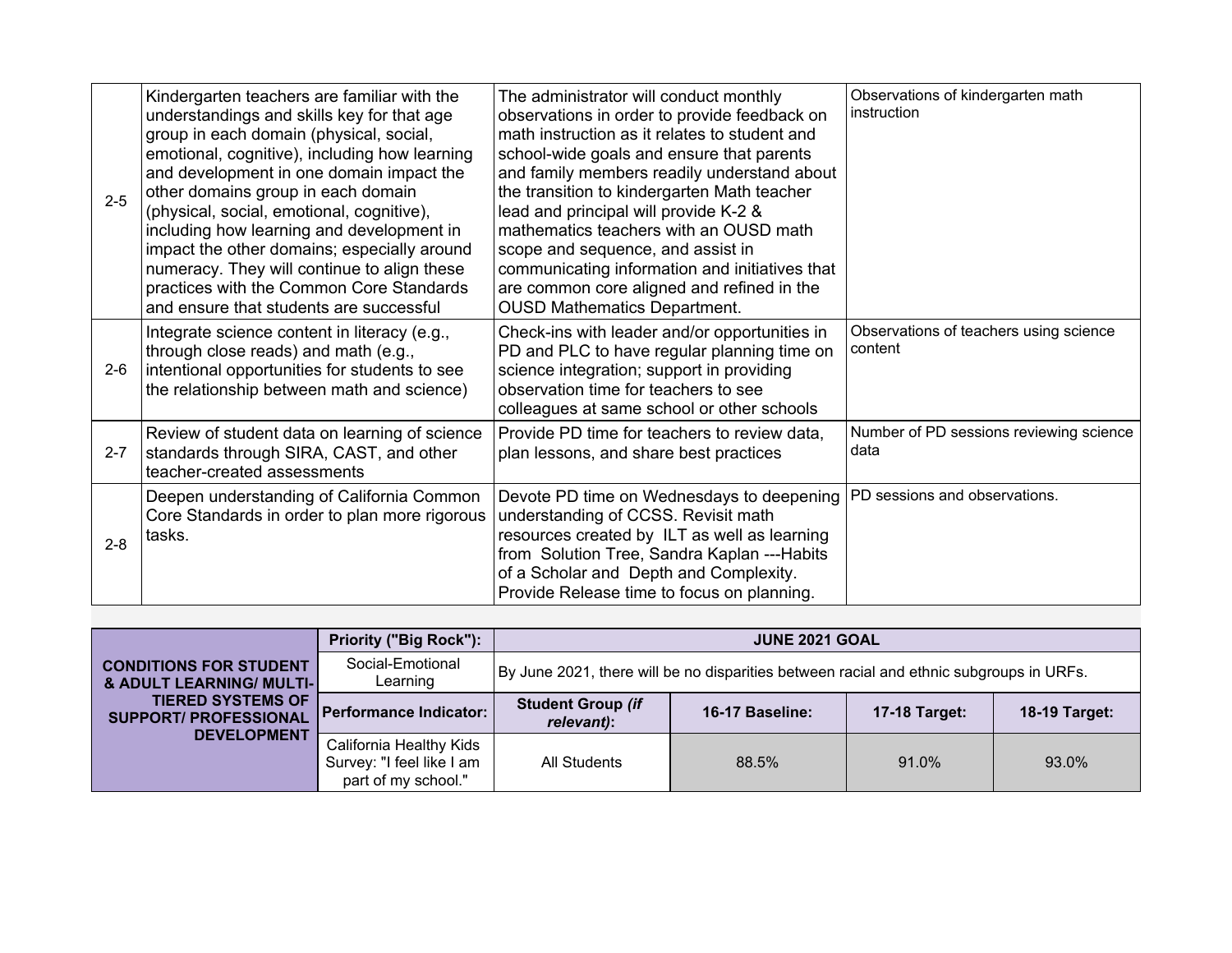| What other leading indicators<br>can you watch over the<br>course of the year to monitor<br>progress towards this goal? |                                                                        | Yearly student/family surveys, Toolbox, URFs |                                                                                                                                                                                                                                                                                                                                                                          |                                        |
|-------------------------------------------------------------------------------------------------------------------------|------------------------------------------------------------------------|----------------------------------------------|--------------------------------------------------------------------------------------------------------------------------------------------------------------------------------------------------------------------------------------------------------------------------------------------------------------------------------------------------------------------------|----------------------------------------|
|                                                                                                                         | <b>Conditions for Student &amp;</b><br><b>Adult Learning Priority:</b> |                                              | Theory of Action for   If we implement the social emotional learning curriculum Toolbox and Restorative Practices, all students and<br>families will feel included and have a positive experience at Hillcrest.                                                                                                                                                          |                                        |
| #                                                                                                                       |                                                                        | <b>TEACHING PRACTICES &amp; PROGRAMS</b>     | <b>LEADERSHIP ACTIONS</b>                                                                                                                                                                                                                                                                                                                                                | <b>EVIDENCE OF IMPLEMENTATION</b>      |
| $3-1$                                                                                                                   | Introduce a school wide social emotional<br>curriculum                 |                                              | Principal, district, PTA and ILT will partner to<br>provide professional development to staff to<br>implement SEL curriculum. Principal and<br>leadership will organize school assemblies to<br>create school-wide consistency in messaging.<br>PTA will support a parent information night for<br>full community engagement with use of<br>emotional tools from school. | Calendar PD, and self assessment tools |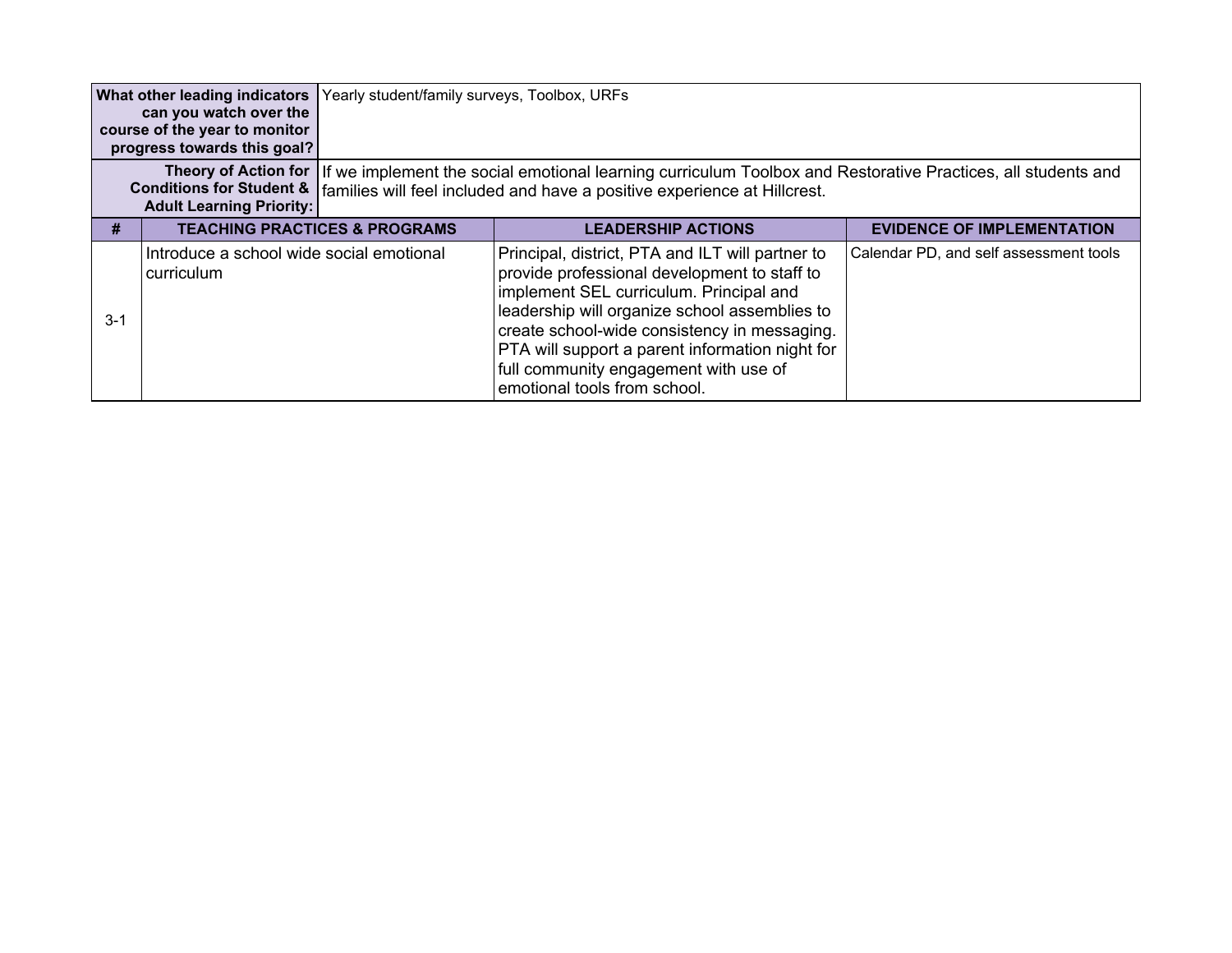|         | Refine and teach school wide behavior | Principal and staff will refine and explicitly   | Walk throughs and self assessment tools |
|---------|---------------------------------------|--------------------------------------------------|-----------------------------------------|
|         | expectations for all common areas.    | teach school wide expectations for all           |                                         |
|         |                                       | common areas. Principal and ILT will work        |                                         |
|         |                                       | with staff to create a clear behavior ladder and |                                         |
|         |                                       | the staff and principal will communicate to      |                                         |
|         |                                       | families. Principal will make sure parents have  |                                         |
|         |                                       | an updated parent handbook for the 2018-19       |                                         |
|         |                                       | year that is posted to the school and PTA        |                                         |
|         |                                       | websites. Support staff will implement a         |                                         |
|         |                                       | systematized behavior ladder for infractions     |                                         |
|         |                                       | and implementation of restorative practices.     |                                         |
|         |                                       | Leadership will work with PTA to communicate     |                                         |
|         |                                       | these expectations and consequences to           |                                         |
|         |                                       | families. Leadership will provide PD to all      |                                         |
|         |                                       | Hillcrest staff (classroom, resource, specialist |                                         |
|         |                                       | and Adventure Time) to practice                  |                                         |
| $3 - 2$ |                                       | implementation of this behavior expectation      |                                         |
|         |                                       | and consequences system. (Indicators in          |                                         |
|         |                                       | CHKS survey re: fairness of teachers and         |                                         |
|         |                                       | consequences, students know rules, etc) The      |                                         |
|         |                                       | Hillcrest faculty, PTA and Adventure Time        |                                         |
|         |                                       | organization will encourage best practices       |                                         |
|         |                                       | around enrichment learning curricula, with an    |                                         |
|         |                                       | emphasis on developing social-emotional          |                                         |
|         |                                       | skills & complementing and enriching, rather     |                                         |
|         |                                       | than replicating, the school-day curriculum.     |                                         |
|         |                                       | PTA supports communication about                 |                                         |
|         |                                       | consequences and expectations to parents         |                                         |
|         |                                       | through website and weekly Hillcrest             |                                         |
|         |                                       | Newsletter. Adventure Time staff receive         |                                         |
|         |                                       | training on expectations and the behavior        |                                         |
|         |                                       | ladder as well as the the Toolbox curriculum     |                                         |
|         |                                       | and are required to maintain these               |                                         |
|         |                                       | expectations after school hours.                 |                                         |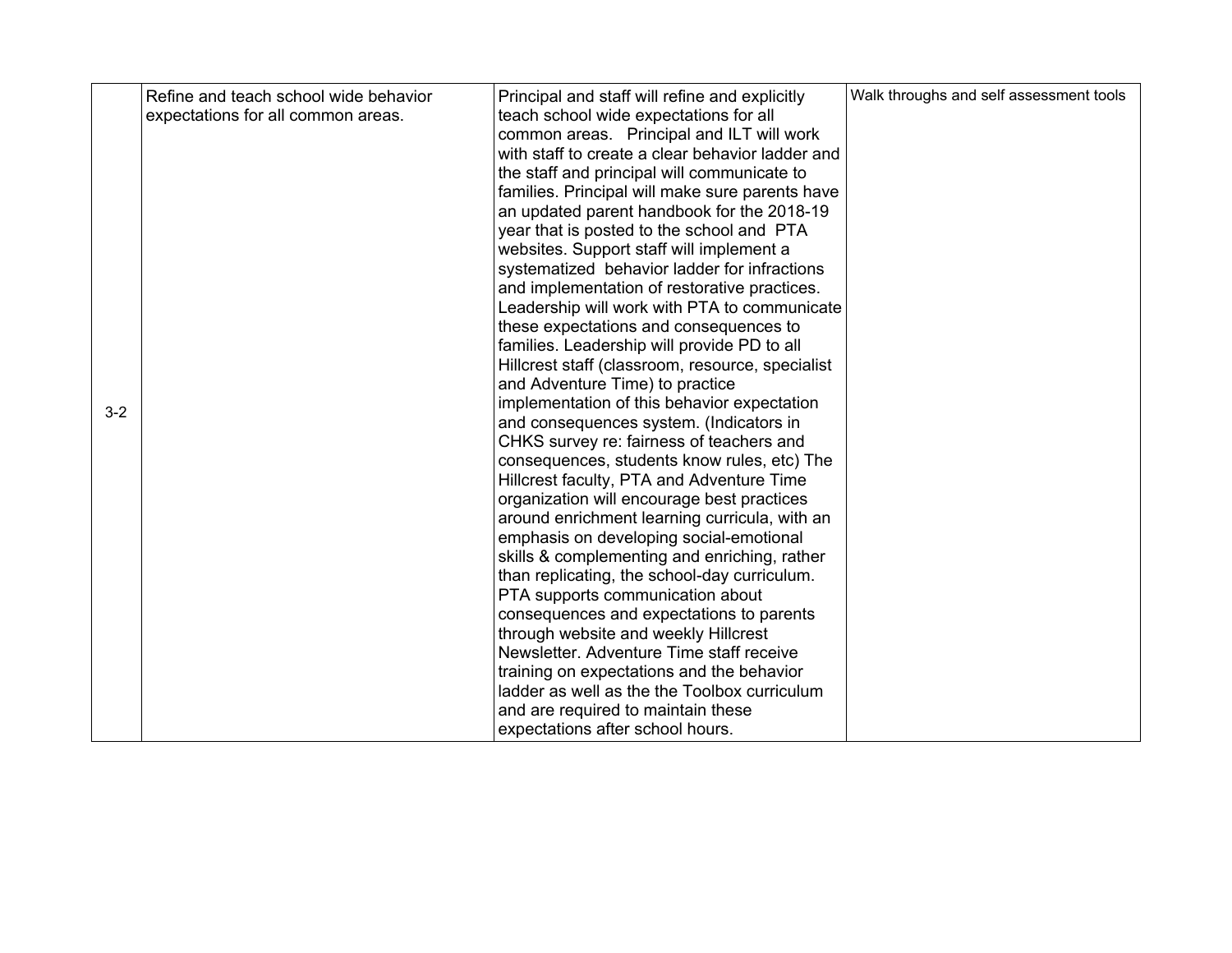| $3 - 3$ | Teachers, staff and leadership will focus on<br>creating an inclusive school culture that<br>supports all genders, races, and ability levels<br>(indicator: improvement on Parent climate<br>survey around "fair and inclusive") through the<br>SEL curriculum, classroom curriculum, and<br>school celebration traditions. | Principal works with ILT to train staff, parents,<br>and kids in social emotional curriculum with an<br>emphasis on inclusivity. Principal will<br>implement school wide recognition traditions<br>that celebrate students modeling inclusive<br>behaviors. Enhance overall school climate and<br>support physical & social-emotional<br>development and learning.                                                                                                                                                                                                                                                                                                    | Increase of student engagement and<br>decrease of URFs                                                |
|---------|-----------------------------------------------------------------------------------------------------------------------------------------------------------------------------------------------------------------------------------------------------------------------------------------------------------------------------|-----------------------------------------------------------------------------------------------------------------------------------------------------------------------------------------------------------------------------------------------------------------------------------------------------------------------------------------------------------------------------------------------------------------------------------------------------------------------------------------------------------------------------------------------------------------------------------------------------------------------------------------------------------------------|-------------------------------------------------------------------------------------------------------|
| $3 - 4$ | Continue to strengthen Professional Learning<br>Communities rooted in a shared vision and<br>mission in order to build staff collegiality and<br>better focus on student achievement                                                                                                                                        | Principal continues to offer PD and release<br>time to organize Professional Learning<br>Communities. PTA will support PTA funded<br>staff in participating PD and attending all staff<br>meetings in 2018-19                                                                                                                                                                                                                                                                                                                                                                                                                                                         | New vision and mission                                                                                |
| $3-5$   | Connect students to extended learning<br>opportunities for after school and enrichment<br>opportunities for low income students or<br>students that need additional support, like<br>foster and homeless youth                                                                                                              | Create conditions for an inclusive school<br>environment and one that actively supports<br>ALL of our students, especially our most<br>vulnerable conditions The Hillcrest faculty and<br>administration, in partnership with our PTA<br>and the Adventure Time organization, will<br>ensure that the low-income students, foster<br>youth and ELLs at Hillcrest receive the same<br>types of enrichment opportunities that other<br>students have access to regularly - art, music,<br>drama; hands-on science; organized sports;<br>and opportunities for service and career<br>exploration -- during the school day and<br>through our extended learning programs. | Observation of students during AT,<br>collaborative meetings with AT staff, and<br>training outcomes. |
| $3-6$   | Teachers provide parents a variety of different<br>ways to engage in the classroom community.                                                                                                                                                                                                                               | Principal with leadership team builds systems<br>to link educators, students, parents, and<br>caregivers and the community to create a safe<br>and caring school environment.                                                                                                                                                                                                                                                                                                                                                                                                                                                                                         | Development of school/home compact--<br>inclusive community                                           |
| $3 - 7$ | Teachers and staff will Implement and sustain<br>student centered approaches that meet the<br>needs of all students and continue to build a<br>school community that is committed to<br>collaboration, accountability, restorative<br>practices, and culturally responsive<br>pedagogy.                                     | Through the ILT and Principal leadership,<br>create the conditions for the Hillcrest staff to<br>build our capacity and knowledge of Culturally<br>Responsive Pedogogy and Systems.                                                                                                                                                                                                                                                                                                                                                                                                                                                                                   | Increased student engagement, and<br>decrease in URFs                                                 |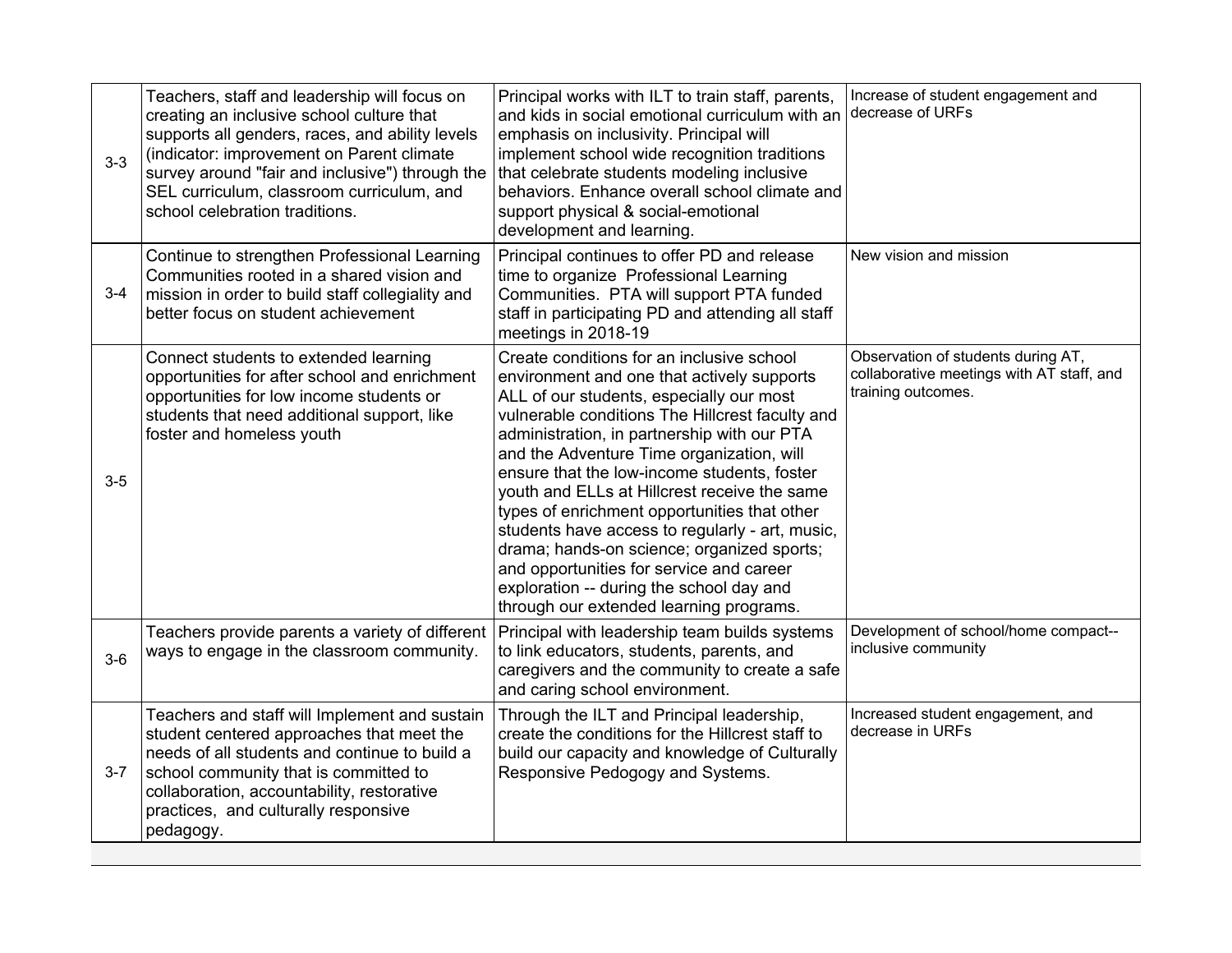|                                                                                                                                                                                                                                       |                                                                                                                                                                     | <b>Priority ("Big Rock"):</b>            |                                                                                        | <b>JUNE 2021 GOAL</b>                                                                                                            |                                                                                            |                                     |  |  |
|---------------------------------------------------------------------------------------------------------------------------------------------------------------------------------------------------------------------------------------|---------------------------------------------------------------------------------------------------------------------------------------------------------------------|------------------------------------------|----------------------------------------------------------------------------------------|----------------------------------------------------------------------------------------------------------------------------------|--------------------------------------------------------------------------------------------|-------------------------------------|--|--|
|                                                                                                                                                                                                                                       | <b>CONDITIONS FOR</b>                                                                                                                                               | Reclassification                         |                                                                                        | 100% of ELLs in grades K-5 will have been reclassified by the time they leave 5th grade or<br>within 5 years of entering school. |                                                                                            |                                     |  |  |
|                                                                                                                                                                                                                                       | <b>ENGLISH LANGUAGE</b><br><b>LEARNERS</b>                                                                                                                          | <b>Student Performance</b><br>Indicator: | <b>Student Group:</b>                                                                  | 16-17 Baseline:                                                                                                                  | <b>17-18 Target:</b>                                                                       | <b>18-19 Target:</b>                |  |  |
|                                                                                                                                                                                                                                       |                                                                                                                                                                     | English Learner<br>Reclassification      | <b>All Students</b>                                                                    | n/a (too few<br>students to report)                                                                                              | n/a (too few<br>students to report)                                                        | n/a (too few<br>students to report) |  |  |
| SRI, ELPAC, and F&P<br><b>What other leading indicators</b><br>can you watch over the<br>course of the year to monitor<br>progress towards this goal?                                                                                 |                                                                                                                                                                     |                                          |                                                                                        |                                                                                                                                  |                                                                                            |                                     |  |  |
| Theory of Action for English   If we provide ELL students integrated and designated ELD instruction and differentiated Tier 1 instruction,<br>Language Learners Priority: these students will move up one proficiency level in ELPAC. |                                                                                                                                                                     |                                          |                                                                                        |                                                                                                                                  |                                                                                            |                                     |  |  |
| #                                                                                                                                                                                                                                     |                                                                                                                                                                     | <b>TEACHING PRACTICES &amp; PROGRAMS</b> | <b>LEADERSHIP ACTIONS</b>                                                              |                                                                                                                                  | <b>EVIDENCE OF IMPLEMENTATION</b>                                                          |                                     |  |  |
| $4 - 1$                                                                                                                                                                                                                               | STIP sub will receive training (systematic ELD<br>or discussions for learning), and STIP sub will<br>provide EL students with 150 minutes a week<br>of instruction. |                                          | Provide time for the training through PD GO.                                           |                                                                                                                                  | Students will show 1 year of growth on<br>SIPPS, SRI and ELPAC                             |                                     |  |  |
| $4 - 2$                                                                                                                                                                                                                               | Teacher's will use the EL Snapshot to<br>communicate language goals to parents three<br>times a year.                                                               |                                          | Provide printed EL Snapshots to teachers of<br>ELLs and a sample language goals.       |                                                                                                                                  | Student and families will be able to<br>articulate next steps towards<br>reclassification. |                                     |  |  |
| $4 - 3$                                                                                                                                                                                                                               | For integrated ELD and math, teachers will<br>teach the language of the task.                                                                                       |                                          | As part of our math cycle will surface the<br>language demands in the summative tasks. |                                                                                                                                  | ELLs will perform as well as EOs on<br>summative assessments.                              |                                     |  |  |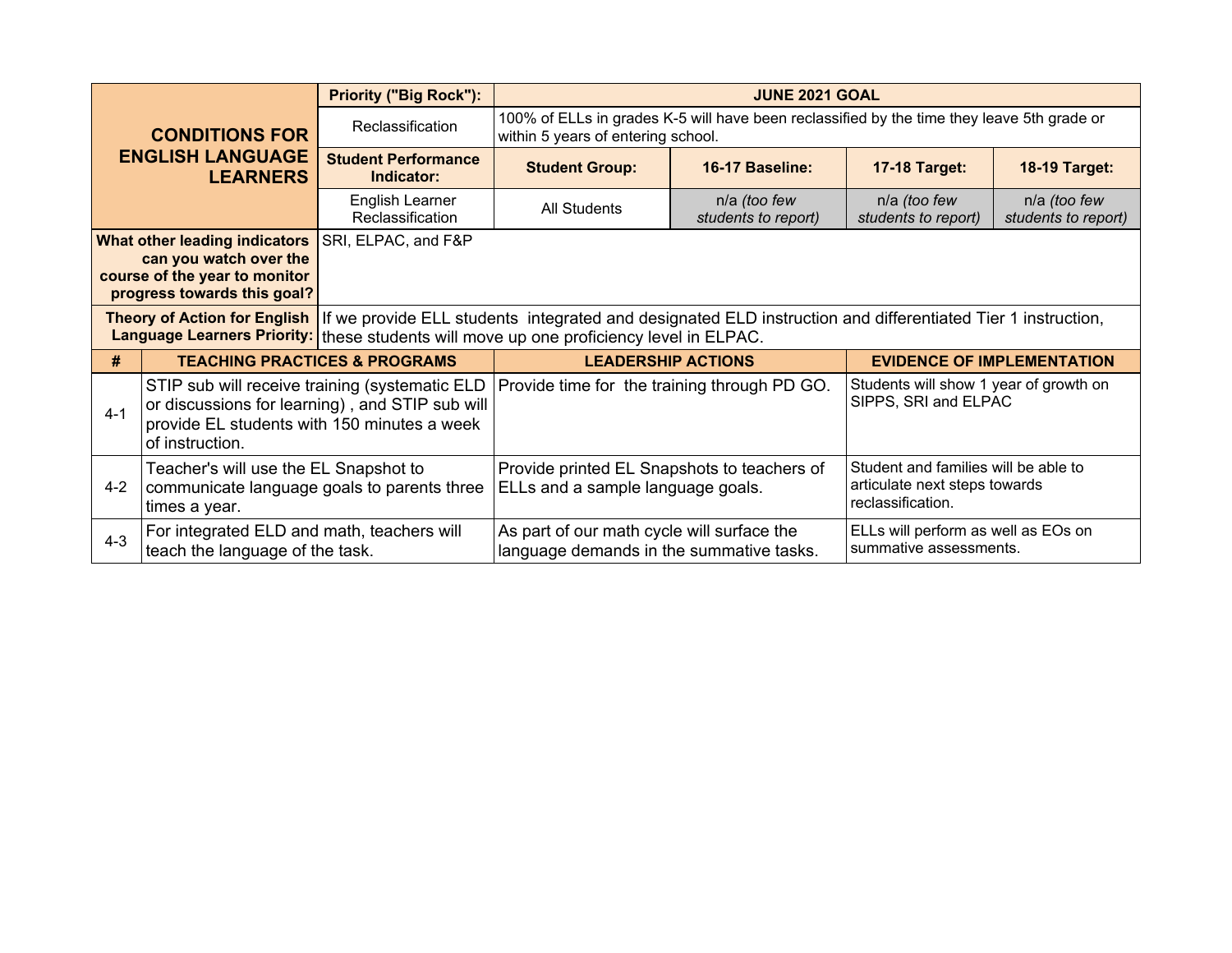## **PROPOSED 2018-19 SCHOOL SITE BUDGET** Site Number: 127 School: Hillcrest School

| <b>BUDGET</b><br><b>AMOUNT</b> | <b>BUDGET</b><br><b>RESOURCE</b>        | <b>SPECIFIC BUDGET ACTION</b>                                                                                                                                      | <b>ASSOCIATED</b><br><b>PRIORITY/GOAL</b>                 | <b>ASSOCIATED</b><br><b>LCAP ACTION</b><br><b>AREA</b>                | <b>OBJECT</b><br><b>CODE</b> | <b>POSITION</b><br><b>TITLE</b>                            | <b>UPC</b>     | <b>FTE</b> | <b>BUDGET</b><br><b>ACTION</b><br><b>NUMBER</b> |
|--------------------------------|-----------------------------------------|--------------------------------------------------------------------------------------------------------------------------------------------------------------------|-----------------------------------------------------------|-----------------------------------------------------------------------|------------------------------|------------------------------------------------------------|----------------|------------|-------------------------------------------------|
| \$4,953.48                     | <b>General Purpose</b><br>Discretionary | <b>Teacher Stipends</b>                                                                                                                                            | Literacy                                                  | A2.10 Extended<br>Time for<br><b>Teachers</b>                         | 1120                         |                                                            |                |            | $127 - 1$                                       |
| \$4,334.30                     | <b>General Purpose</b><br>Discretionary | <b>Teacher Extra Comp</b>                                                                                                                                          | Literacy                                                  | A2.10 Extended<br>Time for<br><b>Teachers</b>                         | 1122                         |                                                            |                |            | $127 - 2$                                       |
| \$6,811.04                     | <b>General Purpose</b><br>Discretionary | <b>Teacher Subs</b>                                                                                                                                                | Literacy                                                  | A3.4 Teacher<br>Professional<br>Development<br>focused on<br>Literacy | 1150                         |                                                            |                |            | $127 - 3$                                       |
| \$21,044.42                    | <b>General Purpose</b><br>Discretionary | Supplies                                                                                                                                                           | Standards-Based<br>Mathematics and<br>Science Instruction | A2.3 Standards-<br>Aligned Learning<br><b>Materials</b>               | 4310                         |                                                            |                |            | $127 - 4$                                       |
| \$4,000.00                     | <b>General Purpose</b><br>Discretionary | <b>Travel and Conference</b>                                                                                                                                       | Literacy                                                  | A3.4 Teacher<br>Professional<br>Development<br>focused on<br>Literacy | 5200                         |                                                            |                |            | $127 - 5$                                       |
| \$7,171.59                     | <b>General Purpose</b><br>Discretionary | <b>Attendance Specialist</b>                                                                                                                                       | Social-Emotional<br>Learning                              | A2.2 Social<br>Emotional<br>Learning                                  | 2205                         | SPECIALIST,<br><b>ATTENDANCE</b>                           | SPECAT0021     | 0.20       | $127 - 6$                                       |
| \$10,758.70                    | <b>General Purpose</b><br>Discretionary | Noon Supervisor                                                                                                                                                    | Social-Emotional<br>Learning                              | A2.2 Social<br>Emotional<br>Learning                                  | 2905                         | <b>NOON</b><br><b>SUPERVISOR</b>                           | NOONSV018<br>7 | 0.20       | $127 - 7$                                       |
| \$31,700.49                    | <b>General Purpose</b><br>Discretionary | <b>STIP</b>                                                                                                                                                        | Standards-Based<br>Mathematics and<br>Science Instruction | A3.2 Reading<br>Intervention                                          | 1105                         | <b>TEACHER</b><br><b>STIP</b>                              | TCSTIP0749     | 0.70       | $127 - 8$                                       |
| \$2,375.12                     | <b>LCFF</b><br>Supplemental             | Supplies for ELL students and<br>low-income students                                                                                                               | Reclassification                                          | A2.3 Standards-<br>Aligned Learning<br><b>Materials</b>               | 4310                         |                                                            |                |            | 127-9                                           |
| \$11,687.14                    | <b>LCFF</b><br>Supplemental             | EEIP provides intervention for<br>students not achieving at grade<br>level for both literacy and math,<br>including ELLs, foster youth, and<br>low-income students | Reclassification                                          | A4.1 English<br>Learner<br>Reclassification                           | 1105                         | <b>TCHR EDUC</b><br><b>ENHNCMNT/IN</b><br><b>TVNT PROG</b> | TCEEIP0188     | 0.20       | 127-10                                          |
| \$13,585.92                    | <b>LCFF</b><br>Supplemental             | STIP provides intervention for<br><b>ELL</b> students                                                                                                              | Reclassification                                          | A4.1 English<br>Learner<br>Reclassification                           | 1105                         | <b>TEACHER</b><br><b>STIP</b>                              | TCSTIP0749     | 0.30       | 127-11                                          |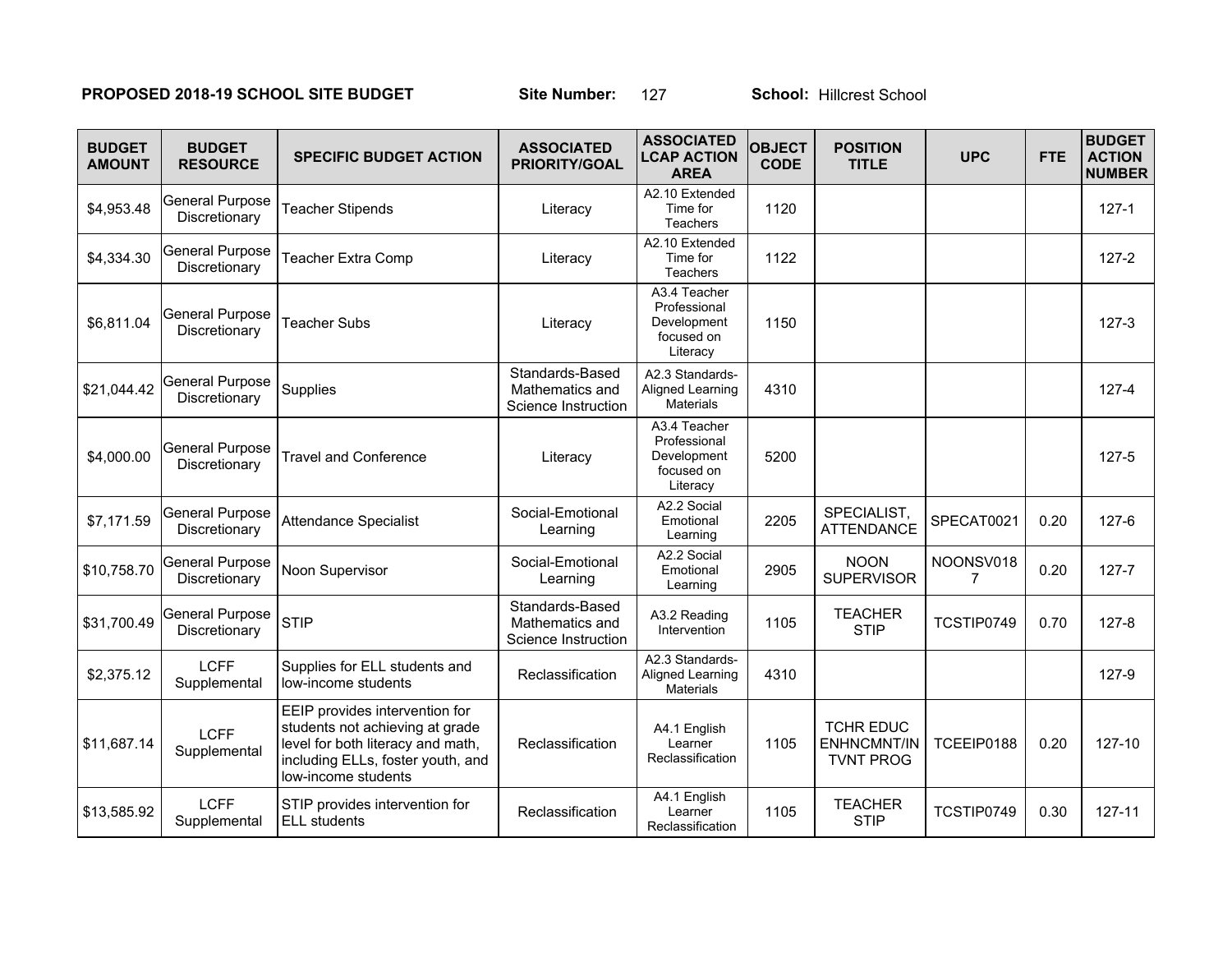| \$216.82    | Measure G1          | Supplies                | Standards-Based<br>Mathematics and<br>Science Instruction | A2.3 Standards-<br>Aligned Learning<br>Materials | 4310 |                                                                 |      | 127-12     |
|-------------|---------------------|-------------------------|-----------------------------------------------------------|--------------------------------------------------|------|-----------------------------------------------------------------|------|------------|
| \$16,433.56 | <b>PTA Donation</b> | Supplies                | Literacy                                                  | A2.3 Standards-<br>Aligned Learning<br>Materials | 4310 |                                                                 |      | $127 - 13$ |
| \$31,137.44 | <b>PTA Donation</b> | Teacher partial funding | Literacy                                                  | A3.2 Reading<br>Intervention                     | 1105 | <b>TEACHER</b><br>STRUCTURED   K12TCH2493<br><b>ENG IMMERSN</b> | 0.36 | $127 - 14$ |
| \$31,137.44 | <b>PTA Donation</b> | Teacher partial funding | Literacy                                                  | A3.2 Reading<br>Intervention                     | 1105 | TEACHER<br>STRUCTURED   K12TCH2493<br><b>ENG IMMERSN I</b>      | 0.36 | 127-15     |